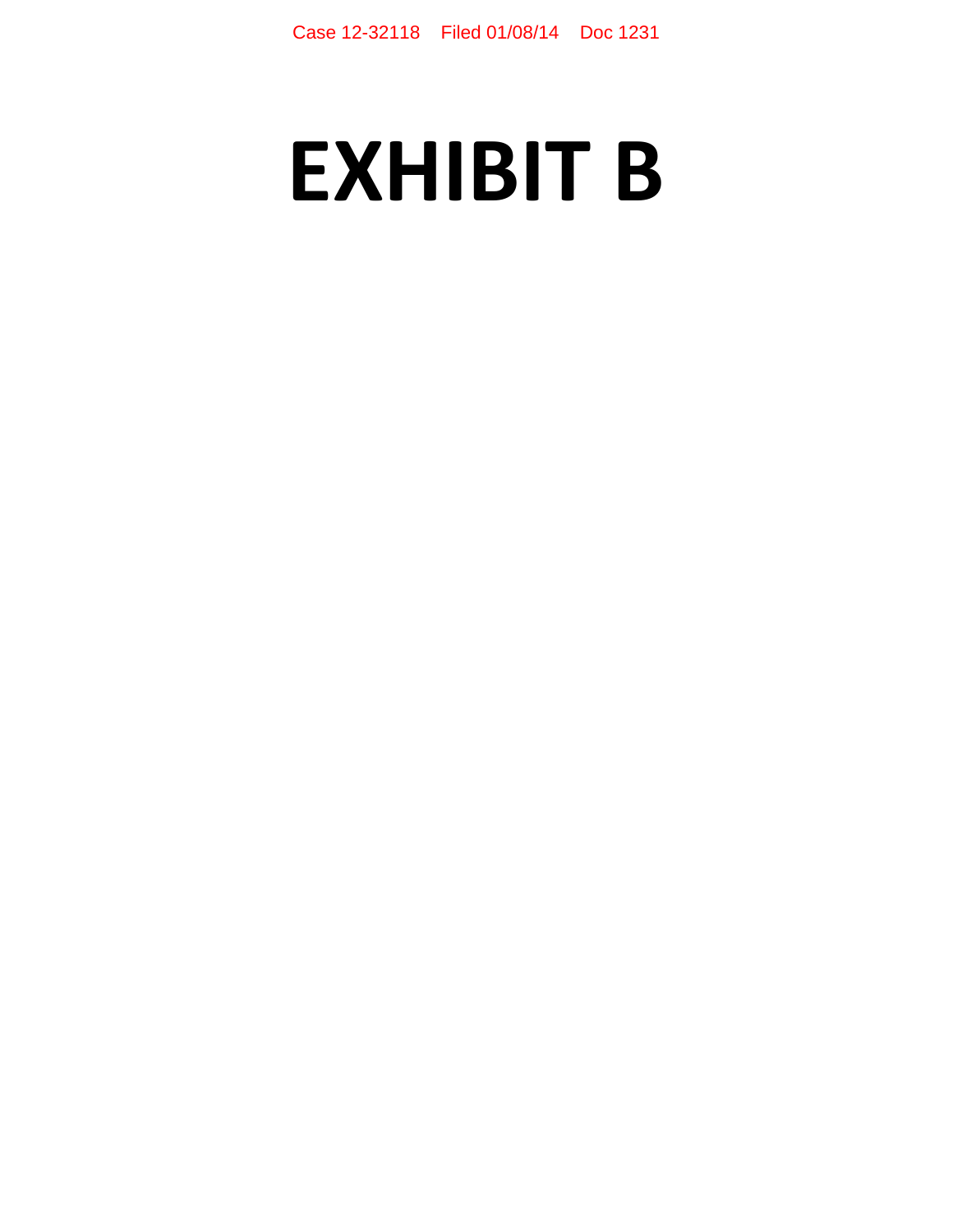|                                            | Case 12-32118 Filed 01/08/14 Doc 1231                             |                                                                       |  |
|--------------------------------------------|-------------------------------------------------------------------|-----------------------------------------------------------------------|--|
|                                            | 61                                                                |                                                                       |  |
| $\mathbf{1}$                               | NANCY O. DIX (Bar No. 129150)                                     |                                                                       |  |
| $\overline{2}$                             | <b>DLA PIPER LLP (US)</b><br>555 Mission Street, Suite 2400       |                                                                       |  |
| 3                                          | San Francisco, CA 94105-2933<br>Telephone: 415.836.2500           |                                                                       |  |
| $\overline{4}$                             | Facsimile: 415.836.2501<br>ERIK R. FUEHRER (Bar No. 252578)       |                                                                       |  |
| 5                                          | KRISTA A. CELENTANO (Bar No. 279526)<br><b>DLA PIPER LLP (US)</b> |                                                                       |  |
| 6                                          | 2000 University Avenue<br>East Palo Alto, CA 94303-2214           |                                                                       |  |
| 7                                          | Telephone: 650.833.2000<br>Facsimile: 650.833.2001                |                                                                       |  |
| 8                                          | Attorneys for Movants,                                            |                                                                       |  |
| 9                                          | ANIMAL LEGAL DEFENSE FUND                                         |                                                                       |  |
| 10                                         | <b>EMILY BALLUS</b><br><b>CHRISTOPHER McFALL</b>                  |                                                                       |  |
| 11                                         | and EILEEN McFALL, PH.D.                                          |                                                                       |  |
| 12                                         |                                                                   | UNITED STATES BANKRUPTCY COURT                                        |  |
| 13                                         | <b>EASTERN DISTRICT OF CALIFORNIA</b>                             |                                                                       |  |
| 14                                         | <b>SACRAMENTO DIVISION</b>                                        |                                                                       |  |
| 15                                         |                                                                   |                                                                       |  |
| 16                                         | In re:                                                            | CASE NO. 12-32118                                                     |  |
| 17                                         | CITY OF STOCKTON, CALIFORNIA                                      | DC No. DLA-01                                                         |  |
| 18                                         | Debtor.                                                           | Chapter 9                                                             |  |
| 19                                         |                                                                   | <b>ORDER APPROVING STIPULATION</b>                                    |  |
| 20                                         |                                                                   | <b>BETWEEN THE CITY OF STOCKTON</b><br>AND ANIMAL LEGAL DEFENSE FUND, |  |
| 21<br>22                                   |                                                                   | <b>EMILY BALLUS, CHRISTOPHER</b><br>MCFALL, AND EILEEN MCFALL FOR     |  |
| 23                                         |                                                                   | <b>RELIEF FROM THE AUTOMATIC STAY</b><br><b>ON LITIGATION</b>         |  |
| 24                                         |                                                                   |                                                                       |  |
| 25                                         |                                                                   | Date: January 28, 2014<br>Time: 9:30 a.m.                             |  |
| 26                                         |                                                                   | Place: Courtroom 35<br>501 I Street, 6th Floor                        |  |
| 27                                         |                                                                   | Sacramento, CA 95814                                                  |  |
| 28                                         | WEST\245605758.1                                                  | ORDER GRANTING RELIEF FROM<br>$-1-$<br>THE STAY (STOCKTON ANIMAL      |  |
| DLA PIPER LLP (US)<br><b>SAN FRANCISCO</b> |                                                                   | <b>SHELTER); CASE NO. 12-32118</b>                                    |  |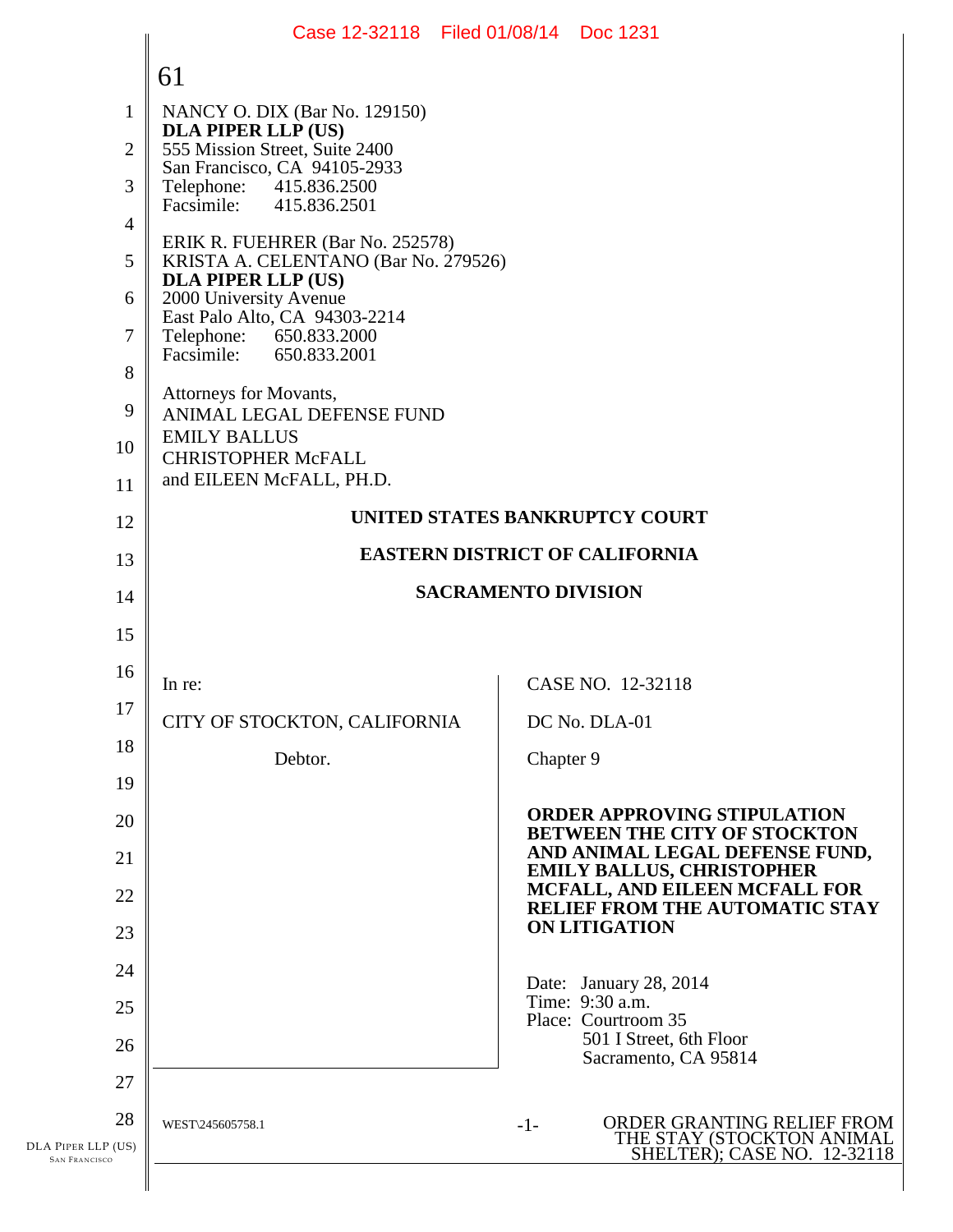1 2 3 4 5 The Court, having considered the *Stipulation Between the City of Stockton and Animal Legal Defense Fund, Emily Ballus, Christopher McFall, and Eileen McFall, for Relief from the Automatic Stay on Litigation* (the "Stipulation") and attached Exhibits, hereby finds that (a) the relief sought in the Stipulation is proper under the circumstances and (b) good cause appearing therefor:

6

#### **IT IS HEREBY ORDERED** that:

7 8 1. The Stipulation, a true and correct copy of which is attached hereto as Exhibit A, is APPROVED.

9 10 11 12 13 14 15 2. The Animal Legal Defense Fund, Emily Ballus, Christopher McFall, and Eileen McFall (collectively, the "Plaintiffs") shall be granted the requested relief to file and prosecute the causes of action detailed in the complaint which is attached hereto as Exhibit C against the City of Stockton ("Stockton"), the City of Stockton Animal Services Division ("Animal Services"), the City of Stockton Animal Shelter ("Shelter"), Pat Claerbout, in her capacity as Animal Services Supervisor, and DOES 1 through 10, inclusive (collectively, the "Defendants") in court.

16

3. The Court shall retain jurisdiction to interpret and enforce this Order.

17 18 19 20 21 22 23 24 4. Notwithstanding anything contained in Rule 4001(a)(3) of the Federal Rules of Bankruptcy Procedure (the "Bankruptcy Rules"), this Stipulation shall be effective upon the entry on the docket of the Order, and the fourteen-day stay contemplated by Bankruptcy Rule 4001(a)(3) shall not apply. If any provision of the Order is later modified, vacated or stayed by subsequent order of this or any other Court for any reason, such modification, vacation or stay shall not affect the validity of any action taken pursuant to the Order prior to the later of (a) the effective date of such modification, vacation or stay, or (b) the entry of the order pursuant to which such modification, vacation or stay was established.

> THE STAY (STOCKTON ANIMAL SHELTER); CASE NO. 12-32118

26 27

25

28 WEST\245605758.1 -2- ORDER GRANTING RELIEF FROM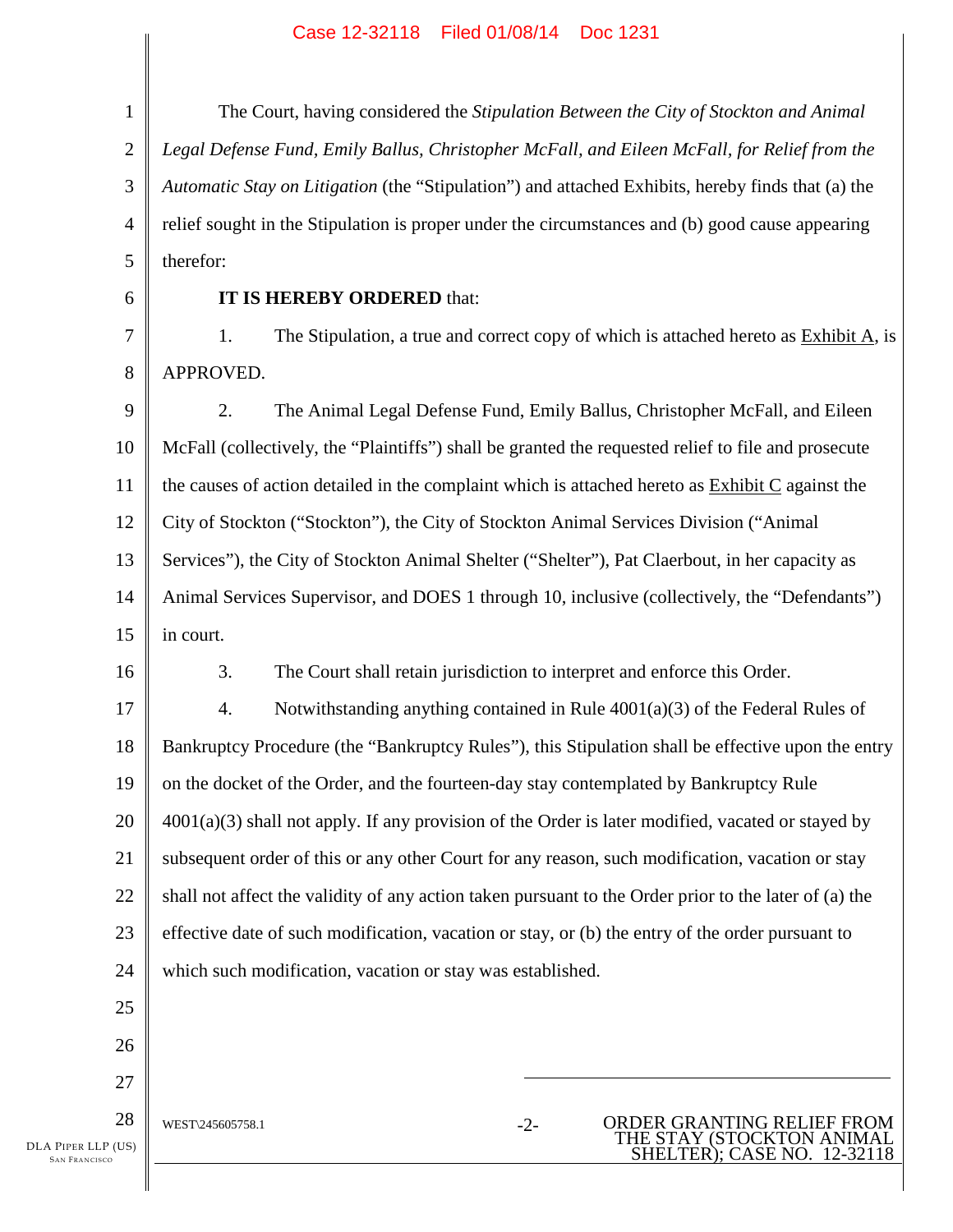# **EXHIBIT A**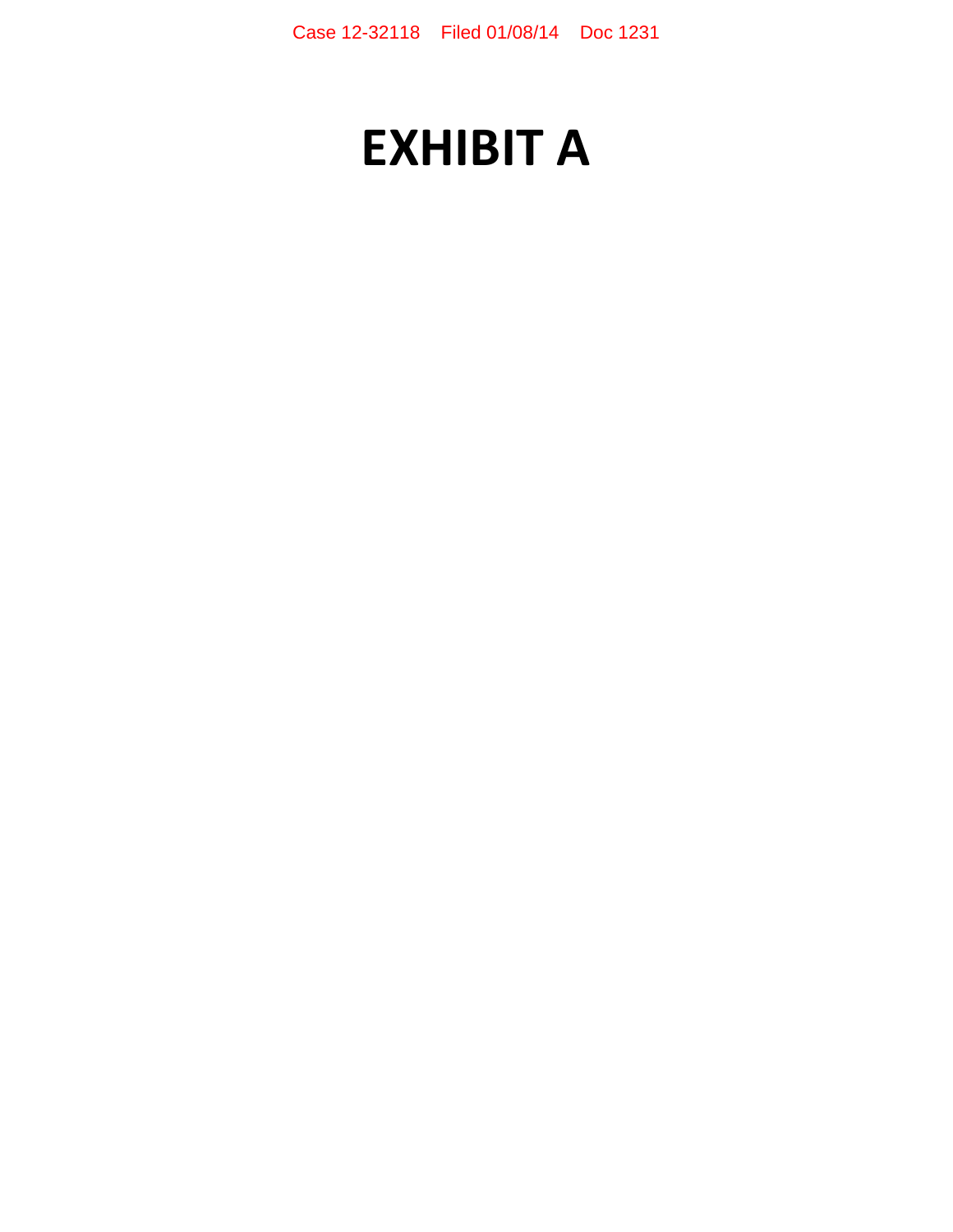#### DLA PIPER LLP (US) SAN FRANCISCO 1 2 3 4 5 6 7 8 9 10 11 12 13 14 15 16 17 18 19 20 21 22 23 24 25 26 27 28 **31**  -1- STIP. FOR RELIEF FROM THE STAY (STOCKTON ANIMAL SHELTER); NO. 12-32118 NANCY O. DIX (Bar No. 129150) **DLA PIPER LLP (US)**  555 Mission Street, Suite 2400 San Francisco, CA 94105-2933 Telephone: 415.836.2500<br>Facsimile: 415.836.2501 Facsimile: 415.836.2501 ERIK R. FUEHRER (Bar No. 252578) KRISTA A. CELENTANO (Bar No. 279526) **DLA PIPER LLP (US)**  2000 University Avenue East Palo Alto, CA 94303-2214<br>Telephone: 650.833.2000 Telephone: 650.833.2000<br>Facsimile: 650.833.2001 Facsimile: 650.833.2001 Attorneys for Movants, ANIMAL LEGAL DEFENSE FUND EMILY BALLUS CHRISTOPHER McFALL and EILEEN McFALL, PH.D. **UNITED STATES BANKRUPTCY COURT EASTERN DISTRICT OF CALIFORNIA SACRAMENTO DIVISION**  In re: CITY OF STOCKTON, CALIFORNIA Debtor. CASE NO. 12-32118 DC No. DLA-01 Chapter 9 **STIPULATION BETWEEN THE CITY OF STOCKTON AND ANIMAL LEGAL DEFENSE FUND, EMILY BALLUS, CHRISTOPHER MCFALL, AND EILEEN MCFALL FOR RELIEF FROM THE AUTOMATIC STAY**  Date: January 28, 2014 Time: 9:30 a.m. Place: Courtroom 35  $501$  I Street,  $6<sup>th</sup>$  Floor Sacramento, CA 95814 Case 12-32118 Filed 01/08/14 Doc 1231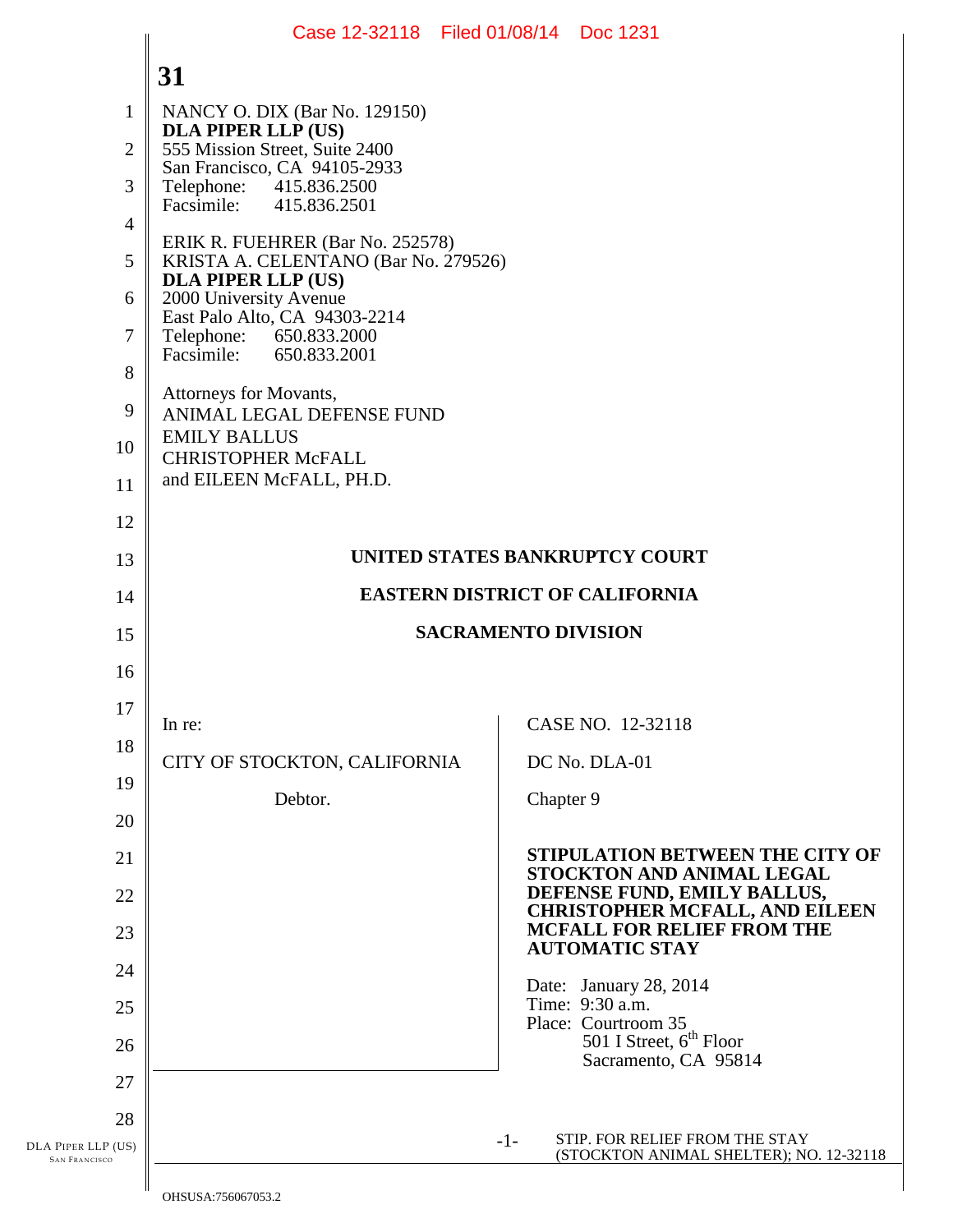| $\mathbf{1}$   | <b>INTRODUCTION</b>                                                                                 |
|----------------|-----------------------------------------------------------------------------------------------------|
| $\overline{2}$ | Animal Legal Defense Fund, Emily Ballus, Christopher McFall, and Eileen McFall                      |
| 3              | (collectively, "Plaintiffs") and the City of Stockton ("City") hereby enter into this Stipulation   |
| $\overline{4}$ | Between the City of Stockton and Animal Legal Defense Fund Emily Ballus, Christopher McFall,        |
| 5              | and Eileen McFall, for Relief from the Automatic Stay (the "Stipulation"), and hereby stipulate as  |
| 6              | follows:                                                                                            |
| 7              | <b>RECITALS</b>                                                                                     |
| 8              | 1.<br>Plaintiffs contend, among other things, that since at least February 2008, animals            |
| 9              | at the City of Stockton Animal Shelter ("Shelter") were being prematurely and/or wrongly            |
| 10             | euthanized.                                                                                         |
| 11             | 2.<br>Plaintiffs seek relief from the automatic stay in order to allow them to bring writs          |
| 12             | of mandate and request for injunctive relief in the Superior Court for the county of San Joaquin    |
| 13             | against the City of Stockton Animal Services Division ("Animal Services"); the City of Stockton     |
| 14             | Animal Shelter ("Shelter"); Pat Claerbout, in her capacity as Animal Services Supervisor; and       |
| 15             | DOES 1 through 10, inclusive (collectively, the "Defendants") pursuant to California Code of        |
| 16             | Civil Procedure sections 1085, et seq., California Code of Civil Procedure section 526a, and        |
| 17             | California Public Records Act, California Government Code section 6250, et seq. (the "Non-          |
| 18             | Bankruptcy Action").                                                                                |
| 19             | 3.<br>If granted, the writs of mandate will direct Defendants to provide Plaintiffs with            |
| 20             | complete copies of records responsive to all outstanding records requests and to immediately        |
| 21             | cease and desist from violating certain provisions of the Hayden Act, currently codified in various |
| 22             | places throughout the California Civil Code, the California Food and Agriculture Code, the          |
| 23             | California Penal Code, the California Government Code and the Stockton Municipal Code. The          |
| 24             | injunction will restrain and prevent Defendants from continuing to illegally expend and/or waste    |
| 25             | public funds in violation of same.                                                                  |
| 26             | 4.<br>The Non-Bankruptcy Action involves purely state law issues arising out of the                 |
| 27             | Stockton Municipal Code, California Civil Code, the California Food and Agriculture Code, the       |

California Penal Code, the California Government Code and the Hayden Act.

-2- STIP. FOR RELIEF FROM THE STAY (STOCKTON ANIMAL SHELTER); NO. 12-32118

28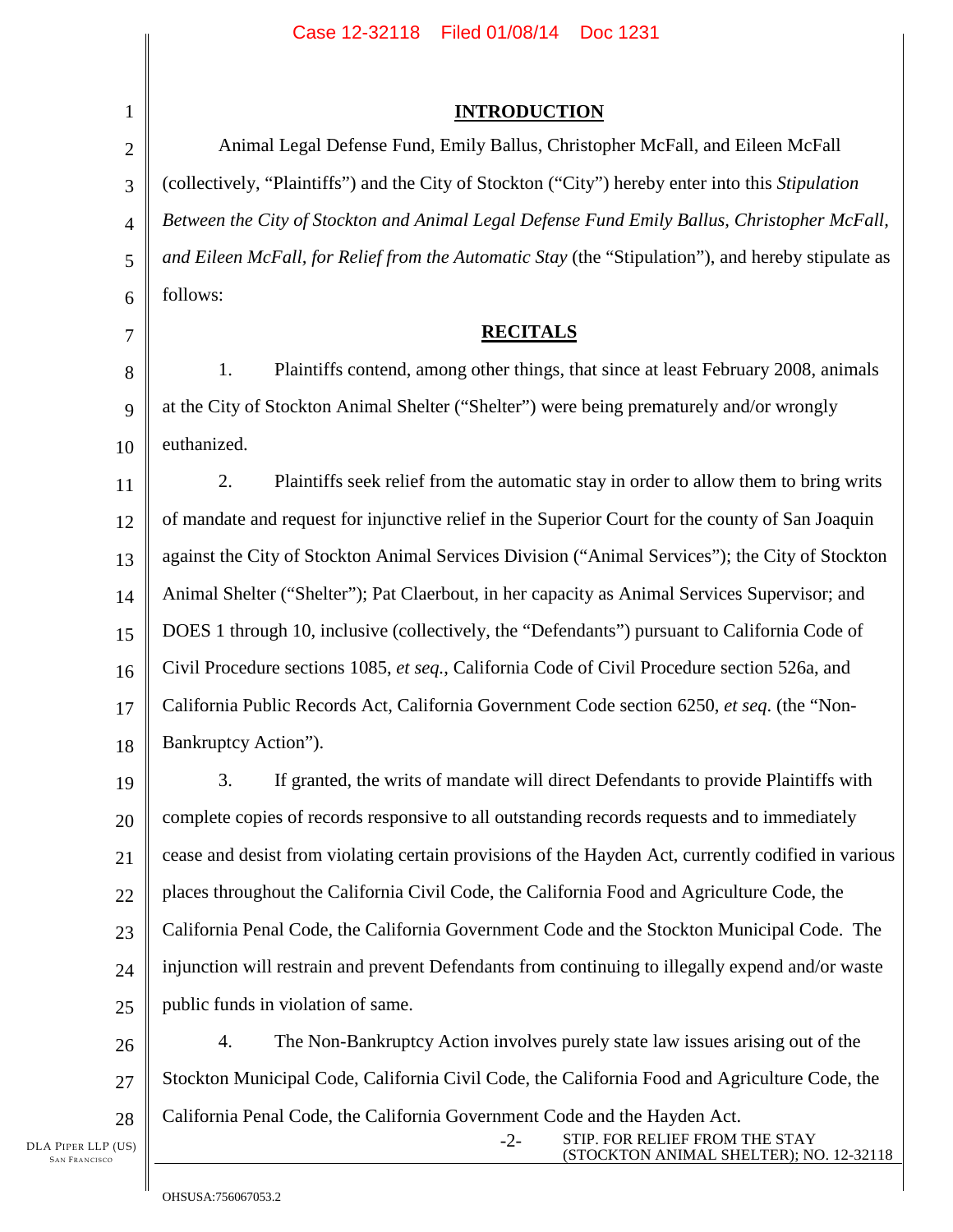| $\mathbf{1}$          | 5.<br>Plaintiffs' claims and the factual allegations supporting those claims are detailed in                                                                                    |
|-----------------------|---------------------------------------------------------------------------------------------------------------------------------------------------------------------------------|
| $\overline{2}$        | the draft complaint ("Complaint") attached hereto as <b>Exhibit C</b> .                                                                                                         |
| 3                     | 6.<br>Plaintiffs do not seek and will not seek in the Non-Bankruptcy Action any                                                                                                 |
| $\overline{4}$        | monetary relief (including but not limited to attorneys' fees and costs) from the City or from any                                                                              |
| 5                     | of the Defendants.                                                                                                                                                              |
| 6                     | 7.<br>Based on the Complaint and on the agreement not to seek monetary relief, the City                                                                                         |
| 7                     | on behalf of itself and the Defendants, does not believe that the automatic stay applies to the                                                                                 |
| 8                     | filing and prosecution of the Non-Bankruptcy Action, and agrees, to the extent that the stay                                                                                    |
| 9                     | applies, that relief from the stay is appropriate in order to permit Plaintiffs to file the Complaint                                                                           |
| 10                    | and to pursue the Non-Bankruptcy Action.                                                                                                                                        |
| 11                    | NOW, THEREFORE, for good and valuable consideration, receipt of which is hereby                                                                                                 |
| 12                    | acknowledged, the Parties hereby agree as follows:                                                                                                                              |
| 13                    | <b>AGREEMENT</b>                                                                                                                                                                |
| 14                    | 1.<br>Relief from the Automatic Stay. The parties stipulate that the Non-Bankruptcy                                                                                             |
| 15                    | Action is not subject to the automatic stay of 11 U.S.C. $\S$ 362(a) or the additional automatic stay                                                                           |
| 16                    | of 11 U.S.C. § 922(a), and request an order approving this Stipulation (the "Order") or, if the                                                                                 |
| 17                    | automatic stay applies to this action, the Order shall grant Plaintiffs relief from the automatic stay                                                                          |
| 18                    | provided for in section 362(a) of title 11 of the United States Code (the "Bankruptcy Code") with                                                                               |
| 19                    | respect to filing the Complaint and to bringing writs of mandate and a request for injunctive relief                                                                            |
| 20                    | in the Superior Court for the County of San Joaquin against Defendants.                                                                                                         |
| 21                    | Effectiveness. Notwithstanding anything contained in Rule $4001(a)(3)$ of the<br>2.                                                                                             |
| 22                    | Federal Rules of Bankruptcy Procedure (the "Bankruptcy Rules"), this Stipulation shall be                                                                                       |
| 23                    | effective upon the entry on the docket of the Order, and the fourteen-day stay contemplated by                                                                                  |
| 24                    | Bankruptcy Rule $4001(a)(3)$ shall not apply. If any provision of the Order is later modified,                                                                                  |
| 25                    | vacated or stayed by subsequent order of this or any other Court for any reason, such                                                                                           |
| 26                    | modification, vacation or stay shall not affect the validity of any action taken pursuant to the                                                                                |
| 27                    | Order prior to the later of (a) the effective date of such modification, vacation or stay, or (b) the                                                                           |
| 28<br>(US)<br>$\circ$ | entry of the order pursuant to which such modification, vacation or stay was established.<br>STIP. FOR RELIEF FROM THE STAY<br>$-3-$<br>(STOCKTON ANIMAL SHELTER); NO. 12-32118 |

DLA PIPER LLP SAN FRANCISCO

 $\parallel$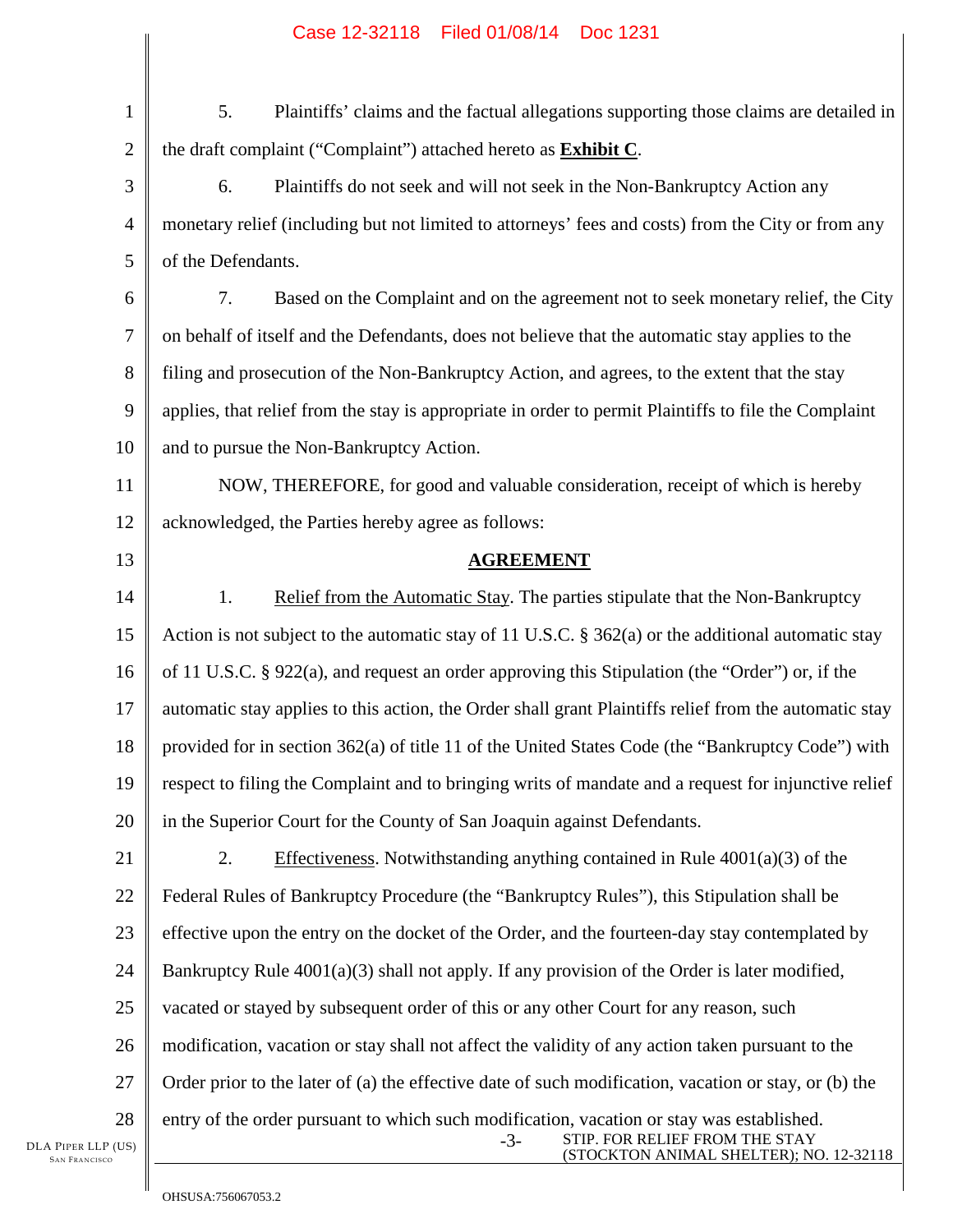|                                            | Case 12-32118 Filed 01/08/14 Doc 1231                                               |  |  |
|--------------------------------------------|-------------------------------------------------------------------------------------|--|--|
|                                            |                                                                                     |  |  |
| $\mathbf{1}$                               | IN WITNESS WHEREOF, the Parties have caused this Stipulation to be duly executed on |  |  |
| $\mathfrak{2}$                             | the date set forth below.                                                           |  |  |
| $\mathfrak{Z}$                             | Dated: January 8, 2014                                                              |  |  |
| $\overline{4}$                             |                                                                                     |  |  |
| 5                                          | /s/ Erik R. Fuehrer<br>ERIK R. FUEHRER                                              |  |  |
| 6                                          | <b>DLA PIPER LLP (US)</b><br>Attorneys for Plaintiffs                               |  |  |
| $\boldsymbol{7}$                           | Dated: January 8, 2014                                                              |  |  |
| 8                                          |                                                                                     |  |  |
| 9                                          | /s/ Marc Levinson<br>MARC LEVINSON                                                  |  |  |
| 10                                         | <b>ORRICK, HERRINGTON &amp; SUTCLIFFE</b><br><b>LLP</b>                             |  |  |
| 11                                         | Attorneys for the City of Stockton                                                  |  |  |
| 12                                         |                                                                                     |  |  |
| 13                                         |                                                                                     |  |  |
| 14                                         |                                                                                     |  |  |
| 15                                         |                                                                                     |  |  |
| 16                                         |                                                                                     |  |  |
| 17                                         |                                                                                     |  |  |
| 18                                         |                                                                                     |  |  |
| 19                                         |                                                                                     |  |  |
| 20                                         |                                                                                     |  |  |
| 21                                         |                                                                                     |  |  |
| 22                                         |                                                                                     |  |  |
| 23                                         |                                                                                     |  |  |
| 24                                         |                                                                                     |  |  |
| 25                                         |                                                                                     |  |  |
| 26                                         |                                                                                     |  |  |
| 27                                         |                                                                                     |  |  |
| 28                                         | STIP. FOR RELIEF FROM THE STAY<br>$-4-$                                             |  |  |
| DLA PIPER LLP (US)<br><b>SAN FRANCISCO</b> | (STOCKTON ANIMAL SHELTER); NO. 12-32118                                             |  |  |
|                                            | $\bigcap \text{HCTIC} \land \bigcup \{C \} \bigcap \{C \} \cap \{C \}$              |  |  |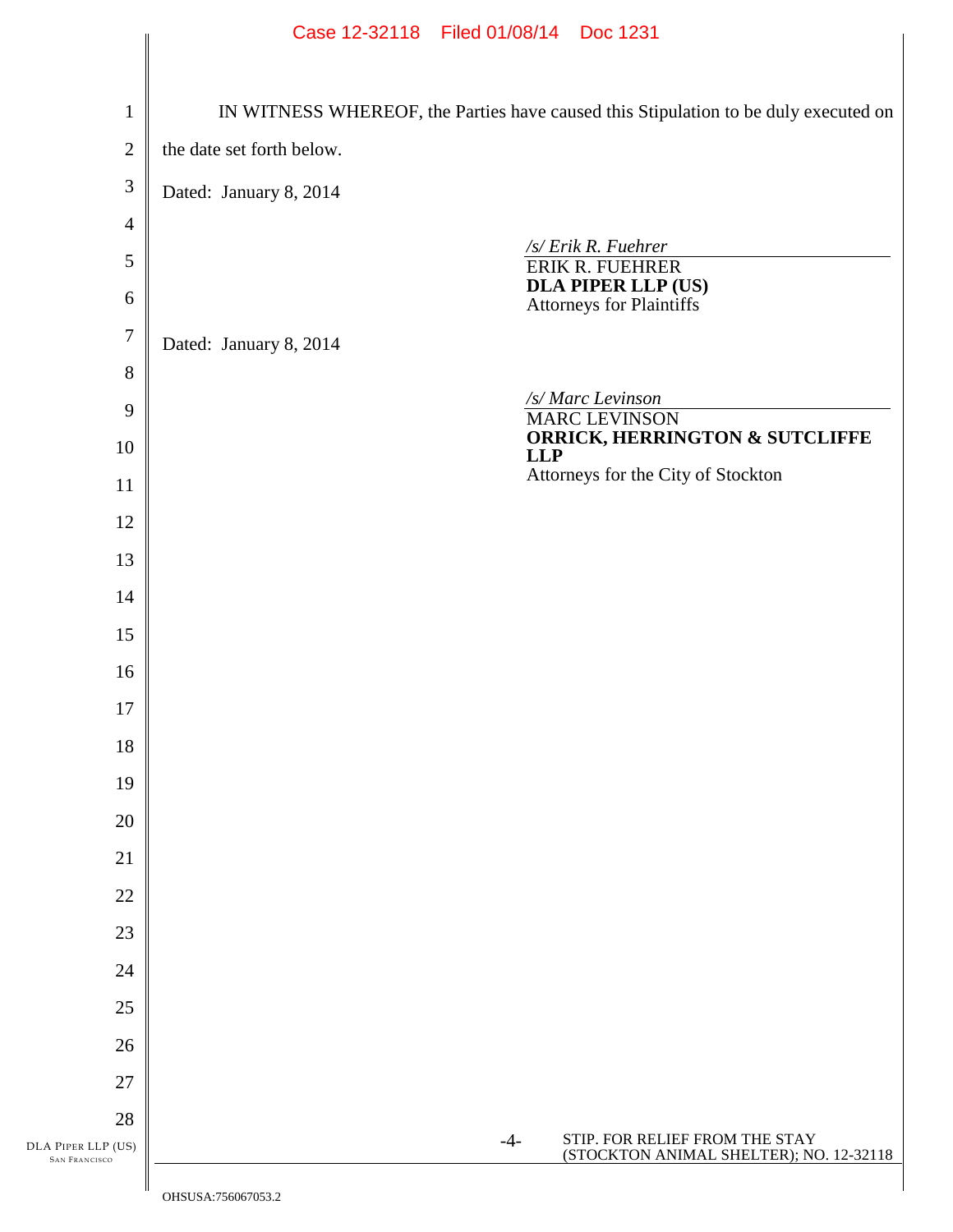# **EXHIBIT C**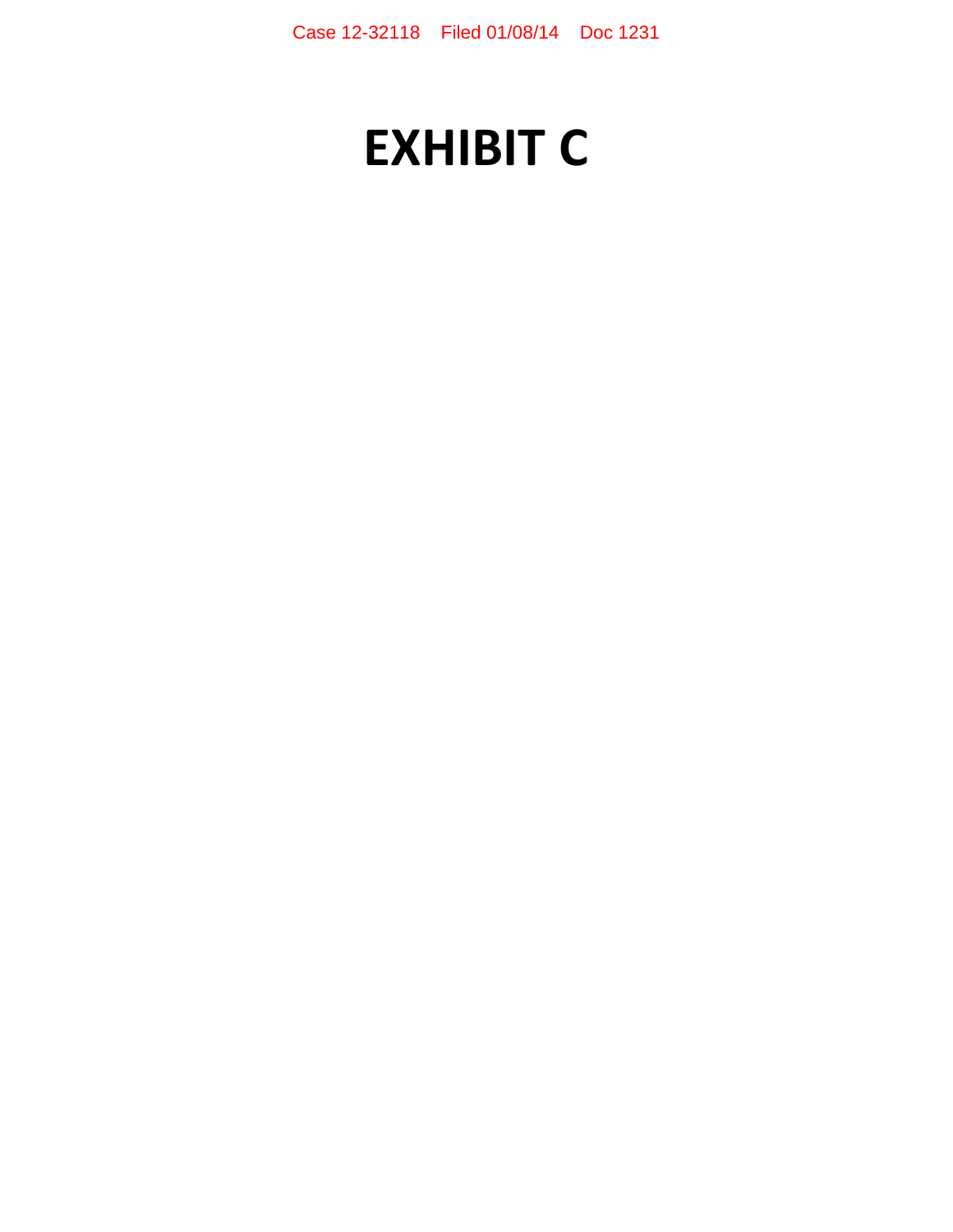|                                            | Case 12-32118 Filed 01/08/14 Doc 1231                                |          |                                                                                                                              |
|--------------------------------------------|----------------------------------------------------------------------|----------|------------------------------------------------------------------------------------------------------------------------------|
|                                            | 26                                                                   |          |                                                                                                                              |
| 1                                          | NANCY O. DIX (Bar No. 129150)<br><b>DLA PIPER LLP (US)</b>           |          |                                                                                                                              |
| $\overline{2}$                             | 555 Mission Street, Suite 2400<br>San Francisco, CA 94105-2933       |          |                                                                                                                              |
| 3                                          | Telephone: 415.836.2500<br>Facsimile: 415.836.2501                   |          |                                                                                                                              |
| 4                                          | ERIK R. FUEHRER (Bar No. 252578)                                     |          |                                                                                                                              |
| 5                                          | KRISTA A. CELENTANO (Bar No. 279526)<br>DLA PIPER LLP (US)           |          |                                                                                                                              |
| 6                                          | 2000 University Avenue<br>East Palo Alto, CA 94303-2214              |          |                                                                                                                              |
| 7                                          | Telephone:<br>650.833.2000<br>Facsimile:<br>650.833.2001             |          |                                                                                                                              |
| 8                                          | Attorneys for Movants,                                               |          |                                                                                                                              |
| 9                                          | ANIMAL LEGAL DEFENSE FUND<br><b>EMILY BALLUS</b>                     |          |                                                                                                                              |
| 10<br>11                                   | <b>CHRISTOPHER McFALL</b><br>and EILEEN McFALL, PH.D.                |          |                                                                                                                              |
| 12                                         |                                                                      |          |                                                                                                                              |
| 13                                         |                                                                      |          | SUPERIOR COURT OF CALIFORNIA, COUNTY OF SAN JOAQUIN                                                                          |
| 14                                         |                                                                      |          |                                                                                                                              |
| 15                                         | ANIMAL LEGAL DEFENSE FUND, a<br>nonprofit organization;              | CASE NO. |                                                                                                                              |
| 16                                         | EMILY BALLUS, an individual;<br>EILEEN McFALL, Ph.D., an individual; |          |                                                                                                                              |
| 17                                         | and CHRISTOPHER McFALL, an<br>individual;                            |          | <b>VERIFIED PETITION FOR WRIT OF</b><br><b>MANDATE</b> (C.C.P. § 1085, et seq.);                                             |
| 18                                         | Plaintiffs,                                                          |          | <b>COMPLAINT FOR INJUNCTIVE RELIEF</b><br>(C.C.P. § 526a); PETITION FOR WRIT OF<br><b>MANDATE</b> (C.P.R.A. § 6250, et seq.) |
| 19                                         | V.                                                                   |          |                                                                                                                              |
| 20                                         | CITY OF STOCKTON;<br>CITY OF STOCKTON ANIMAL                         |          |                                                                                                                              |
| 21                                         | <b>SERVICES DIVISION;</b><br>CITY OF STOCKTON ANIMAL                 |          |                                                                                                                              |
| 22                                         | SHELTER;<br>PAT CLAERBOUT, in her capacity as                        |          |                                                                                                                              |
| 23                                         | Animal Services Supervisor;<br>DOES 1 through 10, inclusive,         |          |                                                                                                                              |
| 24                                         | Defendants.                                                          |          |                                                                                                                              |
| 25                                         |                                                                      |          |                                                                                                                              |
| 26<br>27                                   |                                                                      |          |                                                                                                                              |
| 28                                         |                                                                      |          |                                                                                                                              |
| DLA PIPER LLP (US)<br><b>SAN FRANCISCO</b> |                                                                      | $-1-$    |                                                                                                                              |
|                                            |                                                                      |          |                                                                                                                              |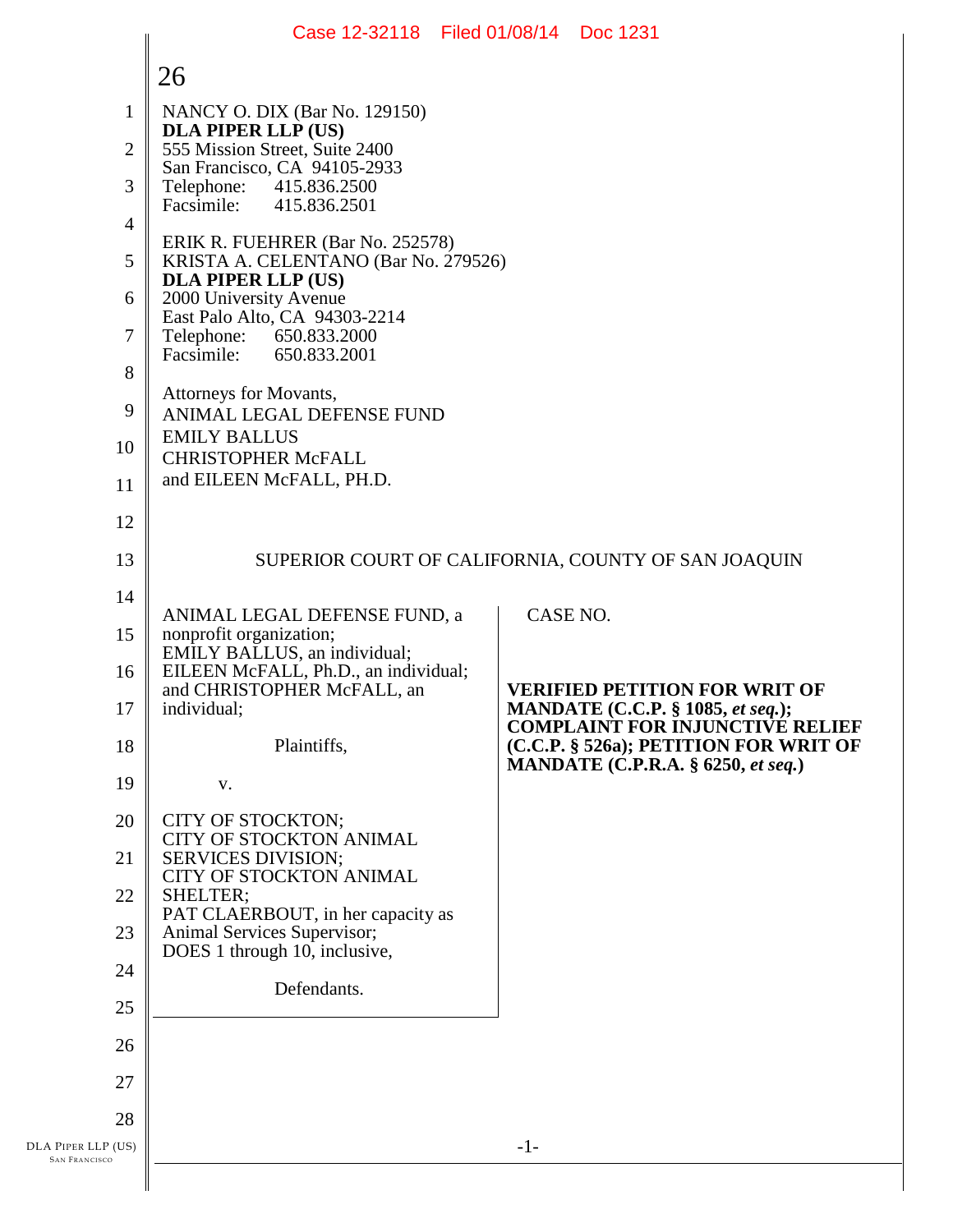| $\mathbf{1}$     | Plaintiffs and petitioners EMILY BALLUS, EILEEN McFALL, PH.D., CHRISTOPHER                         |
|------------------|----------------------------------------------------------------------------------------------------|
| $\mathbf{2}$     | McFALL, and the ANIMAL LEGAL DEFENSE FUND ("Plaintiffs"), by and through their                     |
| 3                | undersigned counsel, bring this action for a writ of mandate pursuant to California Code of Civil  |
| $\overline{4}$   | Procedure section 1085, et seq., for injunctive relief pursuant to California Code of Civil        |
| 5                | Procedure section 526a, and for a writ of mandate pursuant to California Public Records Act,       |
| 6                | California Government Code section 6250, et seq., ("Public Records Act"), alleging as follows      |
| $\boldsymbol{7}$ | against the City of Stockton ("Stockton"); the City of Stockton Animal Services Division           |
| 8                | ("Animal Services"); the City of Stockton Animal Shelter ("Shelter"); Pat Claerbout, in her        |
| 9                | capacity as Animal Services Supervisor; and DOES 1 through 10, inclusive (collectively, the        |
| 10               | "Defendants"):                                                                                     |
| 11               | <b>INTRODUCTION</b>                                                                                |
| 12               | Petitioners allege that Defendants have engaged and continue to engage in an ongoing               |
| 13               | pattern and practice of abuse and failure to follow state and local law at the Shelter that they   |
| 14               | operate in Stockton, as detailed in this Petition and Complaint. This pattern and practice have    |
| 15               | resulted in, and continue to result in, among other things, the mistreatment and neglect of sick,  |
| 16               | wounded, and healthy animals, and the unnecessary and wrongful killing of numerous impounded       |
| 17               | animals in direct contravention of Stockton's municipal code and the laws of the State of          |
| 18               | California. By this Petition and Complaint, Plaintiffs ask this Court to order Defendants to cease |
| 19               | and desist from further violations of law, and to immediately begin performing their legally       |
| 20               | mandated duties to the animals entrusted to their care and to the public at large.                 |
| 21               | <b>JURISDICTION AND VENUE</b>                                                                      |
| 22               | This Court has jurisdiction over this action pursuant to California Code of<br>1.<br>1.            |
| 23               | Civil Procedure Sections 1085 and 526a, California Public Records Act, California Government       |
| 24               | Code Section 6250, and California Constitution Article 6 § 10.                                     |
| 25               | 2.<br>Venue is proper in this court pursuant to California Code of Civil Procedure                 |
| 26               | Sections 393 and 394 because Defendants and their Shelter are located in Stockton, San Joaquin     |
| 27               | County.                                                                                            |
| 28               | 111                                                                                                |
| (US)             | $-2-$                                                                                              |

I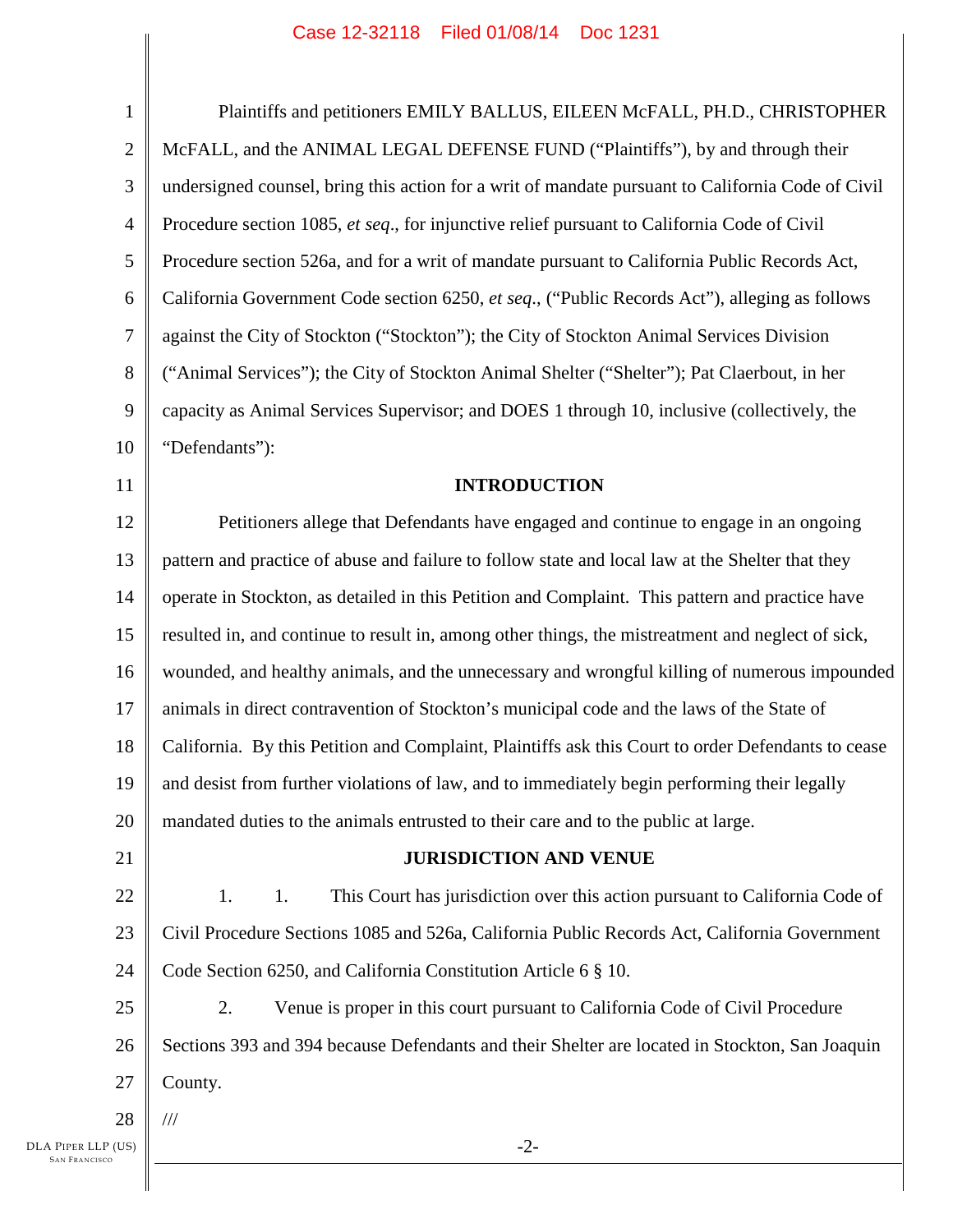|  | <b>THE PARTIES</b> |  |
|--|--------------------|--|
|--|--------------------|--|

#### Plaintiffs

1

2

3 4 5 6 7 8 9 10 11 12 3. Plaintiff Animal Legal Defense Fund ("ALDF") is a national nonprofit whose mission is to advance the interest of animals through the legal system. To fulfill this mission, ALDF invests considerable resources investigating and exposing the abuse of animals, including animals held at shelters, and taking action to ensure the enforcement of laws that protect animals. ALDF is supported by over 110,000 members and supporters, including many that live in Stockton, California. ALDF brings this action on behalf of itself and on behalf of its adversely affected members who are residents of the City of Stockton and who pay taxes therein. ALDF's membership includes Emily Ballus and Eileen and Christopher McFall who are also named plaintiffs in this action. Because it is bringing this action on behalf of members who are taxpayers, ALDF has no administrative remedies to exhaust.

13 14 15 16 17 18 4. To fulfill its mission, ALDF relies on public disclosure laws, like the California Public Records Act, to gain access to information about the treatment of animals. ALDF provided the funds to access public records requested from the City of Stockton by Plaintiffs Eileen and Christopher McFall. As a result of Defendants' unlawful failure to provide public records regarding the Stockton Animal Shelter, ALDF has been denied access to information to which they are entitled and upon which their work depends.

19 20 21 22 23 5. Plaintiff Emily Ballus is an ALDF member and has been a resident in the city of Stockton, California for approximately eight years. As a citizen and resident of the city of Stockton, Ms. Ballus is assessed and is liable to pay, and within one year before the commencement of this action has paid, a tax herein. As a taxpayer, Ms. Ballus has no administrative remedies to exhaust.

24 25 26 27 28 -3- 6. In or about February 18, 2008, Plaintiff Emily Ballus became aware that animals taken to the Shelter were being prematurely and/or wrongly euthanized by Defendants. As a result and thereafter, Plaintiff Emily Ballus distrusted the practices and policies at the Shelter and expended significant amounts of time and effort caring for and helping stray animals find homes who would have otherwise gone to the Shelter. Plaintiff Emily Ballus took all of these actions as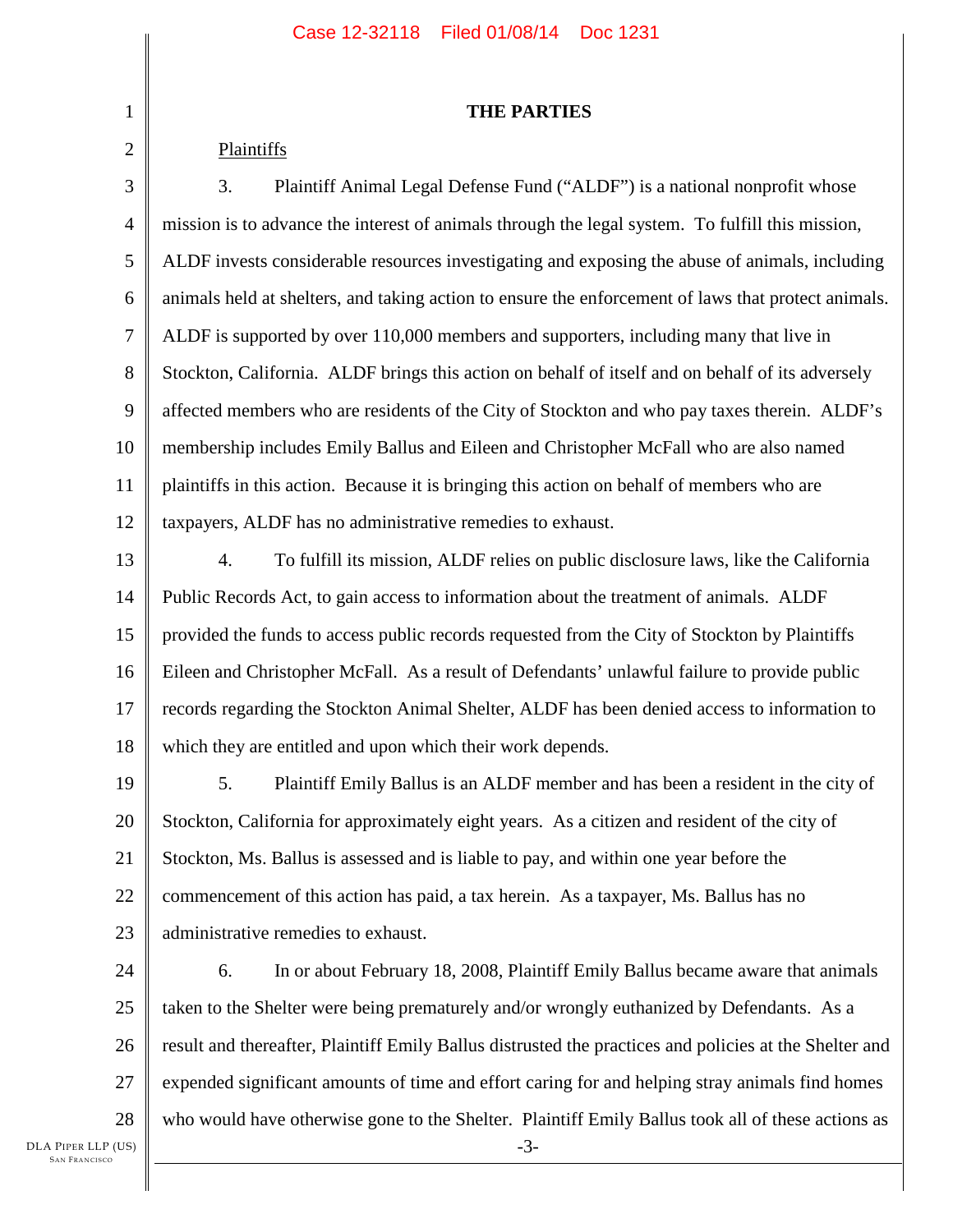a result of her informed belief that these animals would suffer and/or perish as a result of Defendants' violations of state and local law.

3 4 5 7. Operation of the Shelter in a manner contrary to the law constitutes abuse and waste of the public funds allocated for that purpose. As a taxpayer, Ms. Ballus is injured by such management and waste.

6

1

2

7 8 9 10 8. Plaintiff Eileen McFall, Ph.D. is an ALDF member and is and has been a citizen and resident of Calaveras County, California since August 2011. Dr. McFall has worked in Stockton for the University of the Pacific as the Director of Learning and Academic Assessment since February 2010. As an employee working in the city of Stockton, Plaintiff Eileen McFall has paid local income tax of approximately \$900 per year since February 2010.

11 12 13 14 15 16 17 18 19 20 21 22 23 24 25 9. In or about September 2011, Plaintiff Eileen McFall became aware that a large number of impounded animals were being prematurely and/or wrongly euthanized by Ms. Claerbout and the Shelter. As a result and thereafter, Plaintiff Eileen McFall distrusted the practices and policies at the Shelter and expended significant amounts of money fostering, boarding, and paying the veterinary expenses for stray animals who would have otherwise gone to the Shelter, including the dogs now known as Olive, Frankie, Kerry, Hammy, and Mia, many of which she believed the Shelter would label "pit bull."<sup>1</sup> Plaintiff Eileen McFall has also rescued a number of animals from the Shelter who upon information and belief would likely have been prematurely or wrongly euthanized by the Shelter or were not receiving adequate veterinary care from the Shelter, including the dogs now known as Gracie, Xena, Siouxsie, Fiona, Luna, Ozzie, Sadie, Sebastian, and others, all of whom the Shelter had labeled "pit bull." Plaintiff Eileen McFall has also spent a significant amount of time and effort requesting animal related records from the Shelter, to which she has yet to receive a complete response as required under the law. Plaintiff Eileen McFall took all of these actions as a result of her informed belief that these animals would suffer and/or perish as a result of Defendants' violations of state and local law. 10. Plaintiff Christopher McFall is an ALDF member and is and has been a citizen and

26

27

28

 $\overline{a}$  $<sup>1</sup>$  Plaintiffs use the term "pit bull" in the Complaint even though the term is a misnomer commonly applied to dogs</sup> from various breeds that share a particular appearance and that are perceived to be dangerous.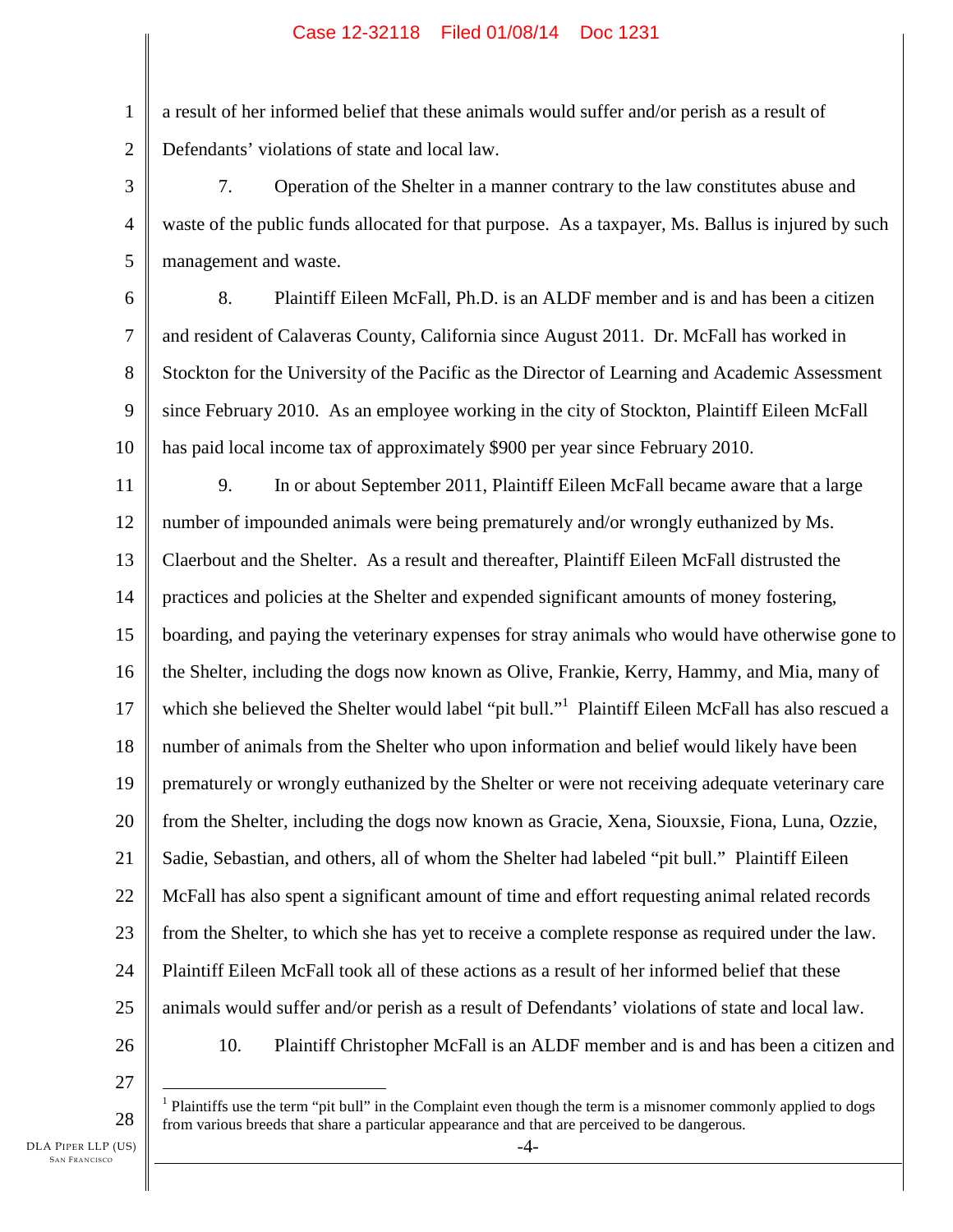resident of Calaveras County, California, since August 2011.

2 3 4 5 6 7 8 9 10 11 12 13 14 11. In or about September 2011, Plaintiff Christopher McFall became aware that a large number of impounded animals were being prematurely and/or wrongly euthanized by Defendants. As a result and thereafter, Plaintiff Christopher McFall distrusted the practices and policies at the Shelter and expended significant amounts of money fostering, boarding, and paying the veterinary expenses for stray animals who would have otherwise gone to the Shelter. Plaintiff Christopher McFall has also rescued a number of animals from the Shelter who upon information and belief would likely have been prematurely or wrongly euthanized by the Shelter or were not receiving adequate veterinary care from the Shelter. Plaintiff Christopher McFall took all of these actions as a result of his informed belief that these animals would suffer and/or perish as a result of Defendants' violations of state and local law. Plaintiff Christopher McFall also expended significant sums of money and amounts of time requesting and analyzing records from the Shelter via public records requests in continuing efforts to demonstrate to Defendants that their practices violate state and local law.

15 16 17 18 19 12. Enjoining Defendants from operating the shelter in a manner that is contrary to the law would redress Plaintiffs' injury regarding mismanagement and waste of public funds. Issuance of a writ of mandate requiring Defendant City of Stockton to comply with the law and produce complete and responsive records would redress Plaintiffs' injury regarding the public records requests.

Defendants

21 22 13. Defendant City of Stockton is a political subdivision of the State of California duly organized and existing under the laws of the State of California.

23 24

25

20

1

14. Defendant Animal Services is a division of the Stockton Police Department. Animal Services is the administrative body of Stockton charged with preserving and protecting animal and public safety and with enforcing all laws governing the Shelter.

26 27 28 15. Defendant Shelter operates under the direction of the Stockton Police Department. The Shelter is charged with holding all impounded animals who are awaiting a final disposition. The Shelter is located in the city of Stockton, the county of San Joaquin, California.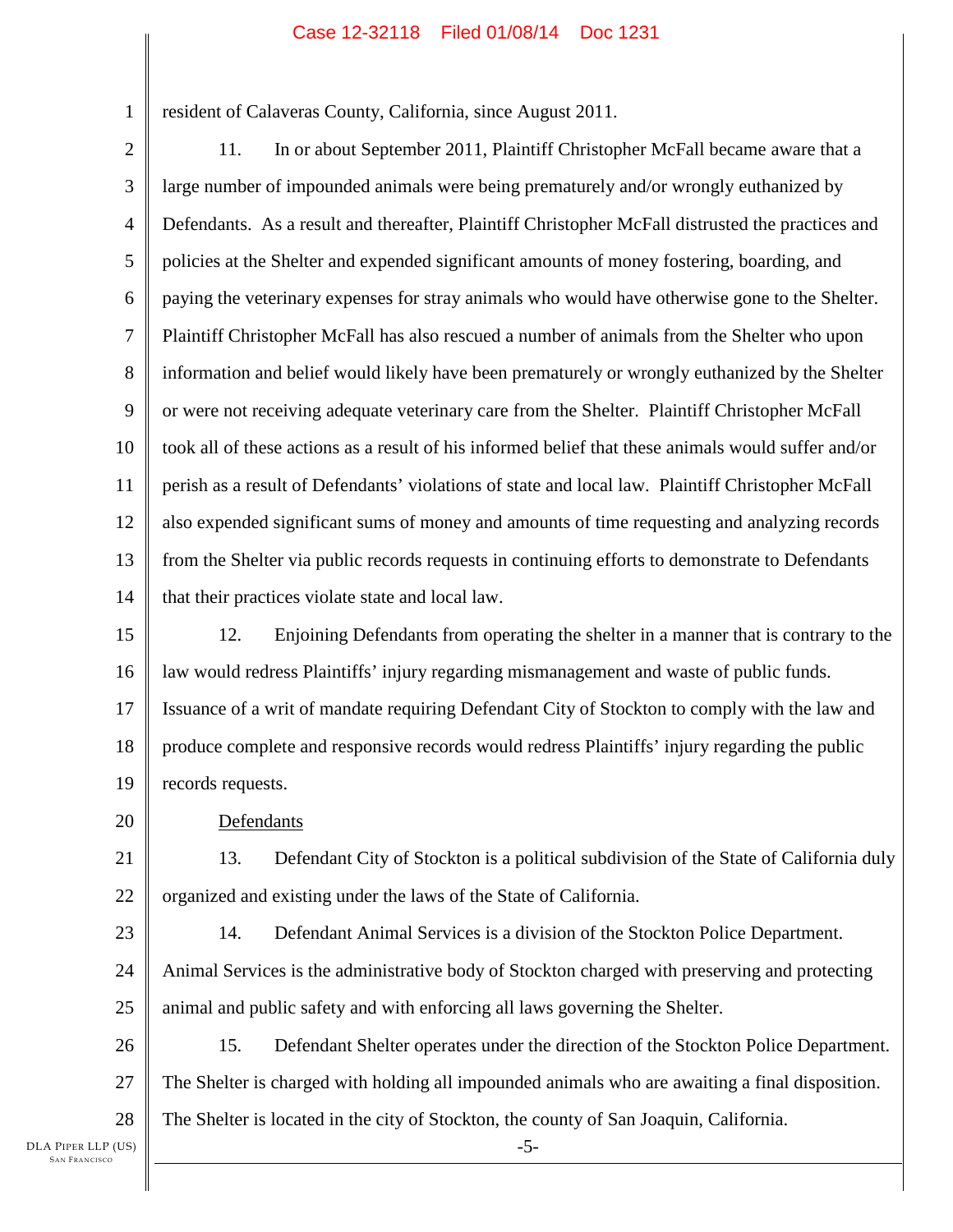1 2 3 4 5 16. Defendant Pat Claerbout is, and at all times relevant hereto has been, the Animal Services Supervisor. In this capacity, Ms. Claerbout is, and all times relevant hereto was, the official responsible for the administrative management of Shelter and for ensuring that all Shelter subordinate officials and employees comply with all relevant and applicable state and local laws as well as Shelter policies.

6 7 8 9 10 11 12 17. Plaintiffs do not know the true names and capacities, whether individual, corporate, partnership, or otherwise, of Defendants sued herein as Does 1 through 10, inclusive. Plaintiffs therefore sue these Defendants by such fictitious names pursuant to California Code of Civil Procedure section 474. Plaintiffs are informed and believe, and based thereon allege, that Does 1 through 10, and each of them, is responsible in some manner for the violations alleged herein. When Plaintiffs ascertain the true names and capacities of Does 1 through 10, Plaintiffs will seek leave of the Court to amend this Petition and Complaint accordingly.

13 14 15 16 17 18 18. Plaintiffs are informed and believe, and based thereon allege, that at all times relevant hereto each of the Defendants was the agent, servant, representative, joint venturer or employee of each of the remaining Defendants and in doing the things hereinafter alleged, each Defendant was acting within the course and scope of said agency, servitude, representation, joint venture, or employment, with the advance knowledge, permission, consent, acquiescence, authorization, direction or subsequent ratification of each and every remaining Defendant.

19

### **RELEVANT REQUIREMENTS OF STATE AND LOCAL LAW**

20 21 22 23 24 25 19. In 1998, the California Legislature enacted Senate Bill 1785 (the "Hayden Act"), which enjoyed broad bipartisan support in both houses of the California Legislature. The Hayden Act was passed in response to troubling discoveries in animal shelters throughout California, namely, that the shelters were failing to address the enormous fiscal and social cost of relying primarily on euthanasia rather than employing solutions to facilitate the return of lost animals and the adoption of animals into new homes.

26 27 28 20. The purpose of the Hayden Act was to shift California's animal shelter system in the direction of saving, rather than taking, the lives of animals delivered to the care of the animal shelters located throughout the State. The Hayden Act addressed this goal by, among other

-6-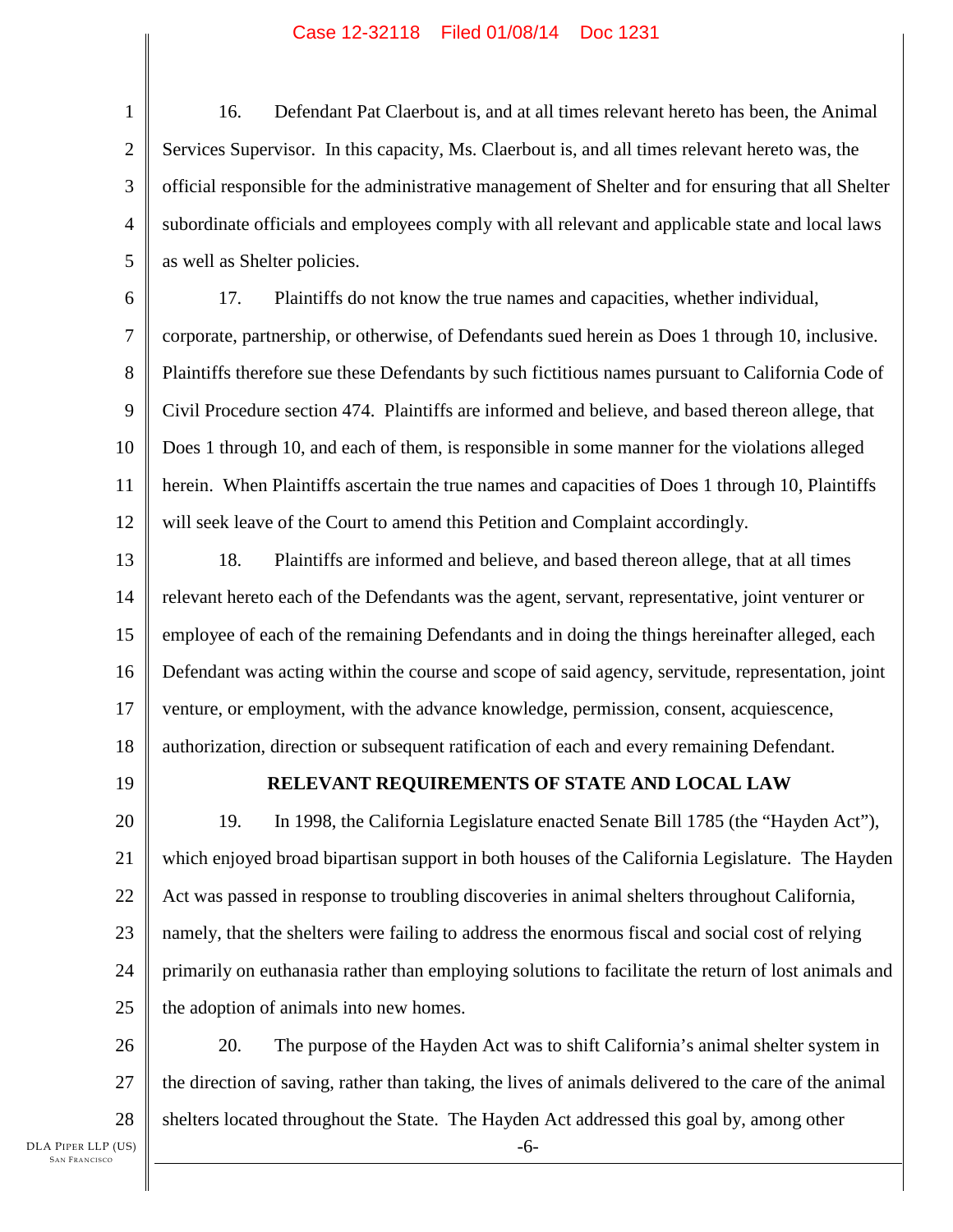1 2 3 4 5 6 7 8 9 things, requiring that animal shelters throughout the State, as well as the animals held at shelters, be more accessible to the public and to animal rescue organizations, and holding animal shelters accountable for the treatment of the animals entrusted to their care. One of the primary aims of the Hayden Act is to reduce the rates of euthanasia in shelters through adoption and the reunification of lost pets with owners, in addition to increasing humane responses to overpopulation and encouraging fiscally responsible, effective shelters. To accomplish these goals, the Hayden Act set mandatory holding periods for stray and abandoned animals, minimum standards of care for animals entrusted to shelter care, and ordered increased accessibility of animals to individuals and nonprofit rescue organizations.

10 11 12 13 14 15 16 17 18 21. The Hayden Act is currently codified in various places throughout the California Civil Code, the California Food and Agricultural Code, and the California Penal Code. Policy sections in each of those Codes clearly express the State's goal that, whenever possible, California shelters promote adoption of healthy and reasonably treatable animals into new homes. Because of the policy sections, the interpretation of ambiguous or conflicting laws must be resolved in light of the policy preference to find homes for lost and homeless animals instead of killing them, and animal shelters must operate in consideration of the statewide public policy, especially when determining appropriate ways to fulfill their duties under the law. CAL. CIV. CODE § 1834.4; CAL. FOOD & AGRIC. CODE § 17005; CAL. PEN. CODE § 599d.

19 20 21 22. The content of the provisions of the Hayden Act that are at issue in this case that are not currently funded mandates in California are also embodied in the Stockton Municipal Code and therefore enforceable by a writ of mandate.

22 23 24 25 26 27 28 -7- 23. The City of Stockton has enacted ordinances that echo the public policy of the state and the intent of the Hayden Act, and that further specify the Shelter's duties to serve the residents of the city and to make every effort to return lost animals to their homes or allow the public to give them new homes. These ordinances call for, among other things, permitting the public as much time as possible to retrieve or adopt impounded animals, making all suitable unclaimed animals available to the public for adoption, and implementing holding periods that allow for redemption or adoption of shelter animals on weekends or weekday evenings, when

DLA PIPER LLP (US) SAN FRANCISCO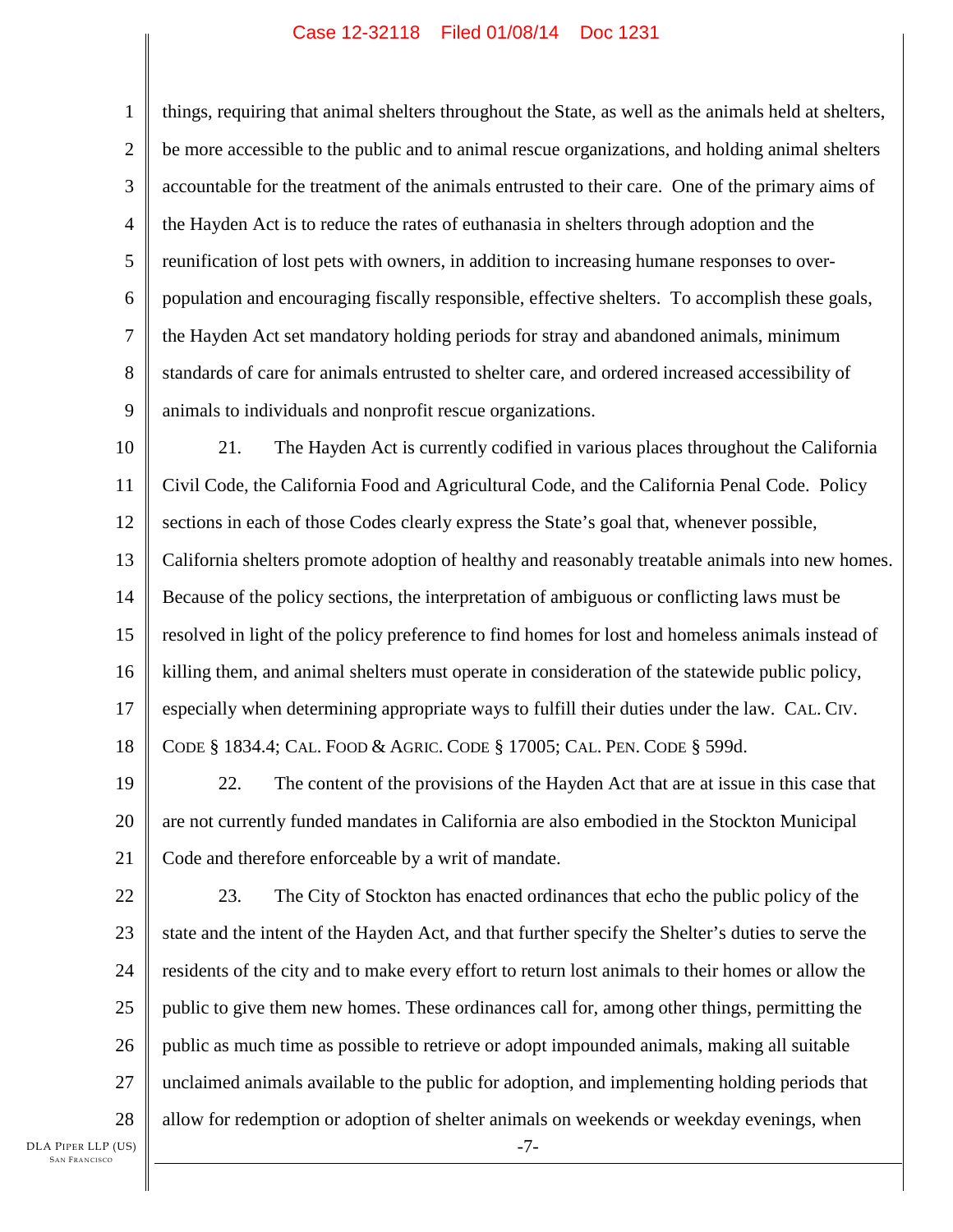| $\mathbf{1}$   | working people and families are able to visit the shelter. STOCKTON MUNICIPAL CODE §§              |  |  |  |  |
|----------------|----------------------------------------------------------------------------------------------------|--|--|--|--|
| $\mathbf{2}$   | 6.04.250, 6.04.270.                                                                                |  |  |  |  |
| 3              | In combination, the Stockton Municipal Code and the Hayden Act impose a series<br>24.              |  |  |  |  |
| $\overline{4}$ | of duties on the Shelter. The following laws are applicable to Defendants:                         |  |  |  |  |
| 5              | The Shelter must hold and make impounded animals available for adoption or owner                   |  |  |  |  |
| 6              | redemption for certain periods of time. STOCKTON MUNICIPAL CODE §§ 6.04.250(A)-(C),                |  |  |  |  |
| 7              | 6.04.280, 6.04.270; CAL. FOOD & AGRIC. CODE §§ 31108(a), 31752(a), 31754.                          |  |  |  |  |
| 8              | The Shelter must hold an animal whose owner is unknown "for a minimum of six (6)<br>$\bullet$      |  |  |  |  |
| 9              | business days, not including the day of impoundment; unless, the animal has been made              |  |  |  |  |
| 10             | available for owner redemption on one weekday evening until at least 7:00 p.m. or one              |  |  |  |  |
| 11             | weekend day, the holding period shall be four (4) business days, not including the day of          |  |  |  |  |
| 12             | impoundment." STOCKTON MUNICIPAL CODE § 6.04.250(A).                                               |  |  |  |  |
| 13             | The Shelter must hold an animal whose owner is known for a minimum of seven days,                  |  |  |  |  |
| 14             | including one full Saturday. STOCKTON MUNICIPAL CODE § 6.04.250(B).                                |  |  |  |  |
| 15             | The Shelter must hold an owner-relinquished animal for a minimum of seven days,<br>$\bullet$       |  |  |  |  |
| 16             | including one full Saturday. STOCKTON MUNICIPAL CODE §§ 6.04.170, 6.04.250(B); CAL.                |  |  |  |  |
| 17             | FOOD & AGRIC. CODE § 31754 (requiring owner-relinquished animals be held "for the                  |  |  |  |  |
| 18             | same holding periods, with the same requirements of care, applicable to stray dogs and             |  |  |  |  |
| 19             | cats in Sections 31108 and 31752").                                                                |  |  |  |  |
| 20             | The Shelter should not euthanize adoptable or treatable animals in violation of the policy         |  |  |  |  |
| 21             | of the State. STOCKTON MUNICIPAL CODE §§ 6.04.280, 6.04.270; CAL. PEN. CODE § 599d;                |  |  |  |  |
| 22             | CAL. CIV. CODE § 1834.4; CAL. FOOD & AGRIC. CODE § 17005.                                          |  |  |  |  |
| 23             | The Shelter cannot accept animals abandoned at veterinary facilities. CAL. CIV. CODE §§            |  |  |  |  |
| 24             | 1834.5, 1834.6.                                                                                    |  |  |  |  |
| 25             | The Shelter must provide necessary and prompt veterinary care, ensuring that animals               |  |  |  |  |
| 26             | needing veterinary care are, without delay, examined, diagnosed, and treated by a licensed         |  |  |  |  |
| 27             | veterinarian. CAL. CIV. CODE §§ 1834, 1846.                                                        |  |  |  |  |
| 28<br>(US)     | The Shelter must have all animals requiring veterinary attention examined, diagnosed, and<br>$-8-$ |  |  |  |  |
|                |                                                                                                    |  |  |  |  |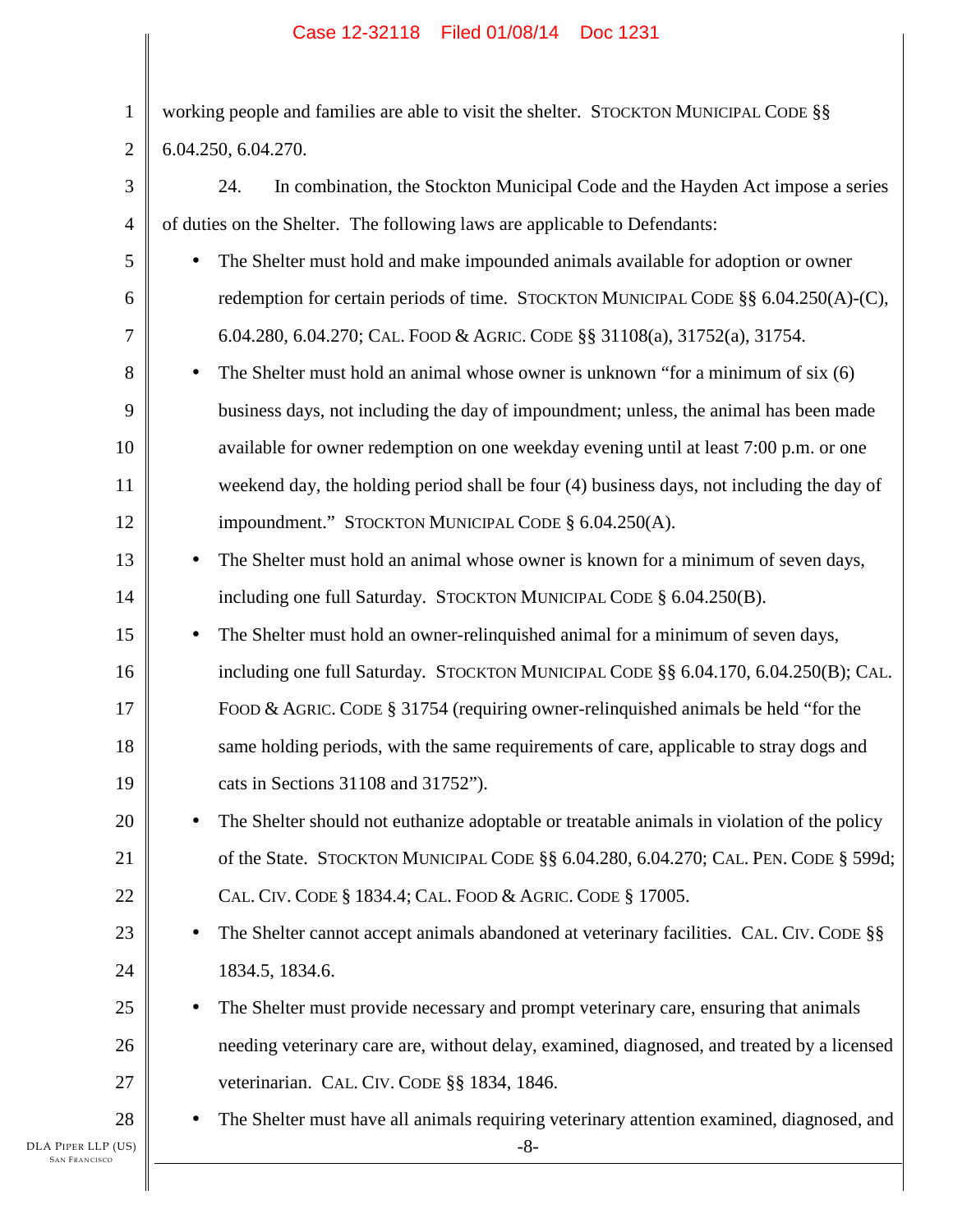| 1     |           | the expected outcome determined by a licensed veterinarian, and not a layperson or a       |
|-------|-----------|--------------------------------------------------------------------------------------------|
| 2     |           | technician. CAL. BUS. & PROF. CODE §§ 4826 et seq., 4825.1(a), 4840(a), 4840(b),           |
| 3     |           | 4840.2, 4840.5.                                                                            |
| 4     | $\bullet$ | The Shelter must cause all injured animals to be seen directly by a licensed veterinarian. |
| 5     |           | CAL. PEN. CODE §§ 597f(b), 597.1(c).                                                       |
| 6     | $\bullet$ | The Shelter must provide all animals with sufficient food, water, shelter, and exercise.   |
| 7     |           | STOCKTON MUNICIPAL CODE § 6.04.300; CAL. PEN. CODE § § 597, 597.1; CAL. CIV. CODE          |
| 8     |           | §§ 1834, 1846.                                                                             |
| 9     | $\bullet$ | The Shelter must treat animals kindly and humanely and refrain from subjecting animals     |
| 10    |           | to unnecessary suffering or any manner of abuse. CAL. CIV. CODE §§ 1815, 1834, 1846,       |
| 11    |           | 2080; CAL. PENAL CODE §§ 597(b), 597e, 597f, 599; STOCKTON MUNICIPAL CODE §                |
| 12    |           | 6.04.300.                                                                                  |
| 13    | $\bullet$ | The Shelter must release animals to nonprofit organizations, as defined under Section      |
| 14    |           | $501(c)(3)$ of the Internal Revenue Code, if requested by the organization prior to        |
| 15    |           | scheduled euthanasia. CAL. FOOD & AGRIC. CODE §§ 31108(b), 31752(b).                       |
| 16    | $\bullet$ | The Shelter must keep specified and accurate records on all impounded animals that         |
| 17    |           | receive veterinary care. CAL. FOOD & AGRIC. CODE §§ 31107, 31108, 31752, 32003;            |
| 18    |           | CAL. PENAL CODE §§ 597f, 597.1; CAL. BUS. & PROF. CODE § 4855.                             |
| 19    |           | The Shelter must transport animals in a humane manner, and transport animals in a          |
| 20    |           | manner that does not knowingly and willfully subject any animal to unnecessary torture,    |
| 21    |           | suffering, or cruelty of any kind. CAL. PENAL CODE § 597a.                                 |
| 22    |           | The Shelter must refrain from establishing and implementing programs to regulate dogs      |
| 23    |           | who are potentially dangerous that are specific as to breed. CAL. FOOD & AGRIC. CODE       |
| 24    |           | § 31683.                                                                                   |
| 25    |           | The City of Stockton has an obligation under the California Public Records Act to          |
| 26    |           | promptly provide public records upon receipt of a request that reasonably describes        |
| 27    |           | identifiable records, unless those records are covered by a statutory exception. CAL. GOV. |
| 28    |           | CODE $§$ 6253(b).                                                                          |
| P(US) |           | $-9-$                                                                                      |
|       |           |                                                                                            |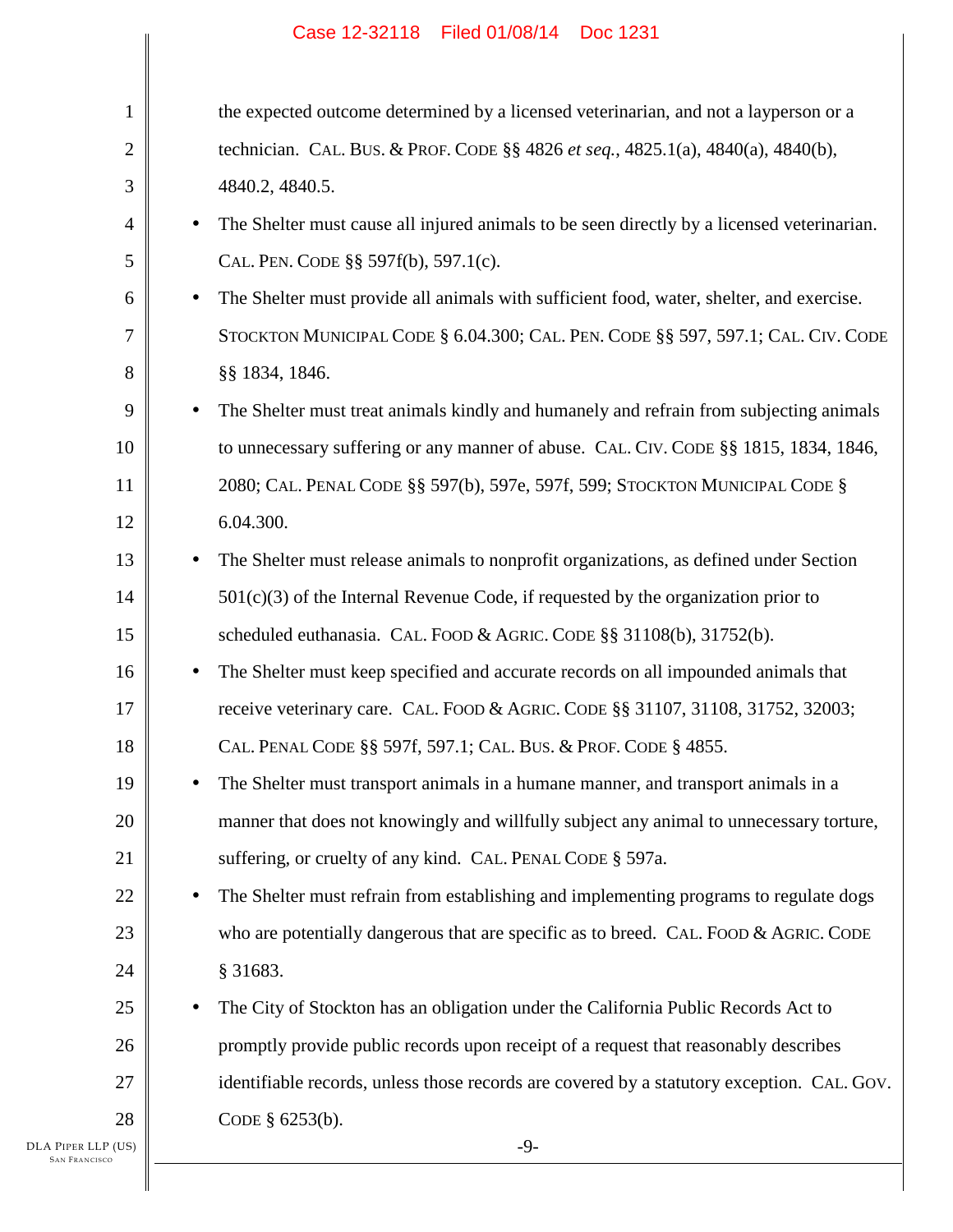• The City of Stockton must assist any member of the public seeking information to make a focused and effective request that reasonably describes an identifiable record or records, including, but not limited to, by describing the information technology and physical location in which the records exist, and by providing suggestions for overcoming any practical basis for denying access to the records or information sought. CAL. GOV. CODE § 6253.1(a).

#### **DEFENDANTS' VIOLATION OF THESE LAWS**

9 10 25. In violation of these and other mandatory duties imposed by law, Plaintiffs are informed and believe that Defendants:

11 12 13 14 15 16 17 18 19 20 21 22 23 24 25 • Routinely kill healthy and adoptable animals without first holding the animals for the minimum period of time mandated by law. For example, a review of records received pursuant to various Public Records Act requests demonstrates that between October 2012 and early June 2013, Defendants prematurely killed 322 cats and dogs whom the Shelter classified upon intake as healthy, that is, without first holding those animals for the minimum periods of time, described above, that are required by state and local law. The Shelter's misinterpretation and misapplication of the law is detailed further below. • Routinely kill animals who have minor or treatable medical or behavioral issues without first holding the animals for the minimum period of time mandated by law. For example, a review of records received pursuant to various Public Records Act requests demonstrates that between October 2012 and June 2013, Defendants prematurely killed a number of cats and dogs who were classified upon intake to have minor medical issues, such as "possible ringworm," "slight skin condition," "possible mange," and "does not like new people." • On information and belief, accept animals abandoned at veterinary facilities in violation of

the applicable law.

• Routinely kill healthy or treatable cats who have been labeled "feral" without first holding the cats for the minimum period of time mandated by law. For example, a review of

-10-

26

27

28

1

2

3

4

5

6

7

8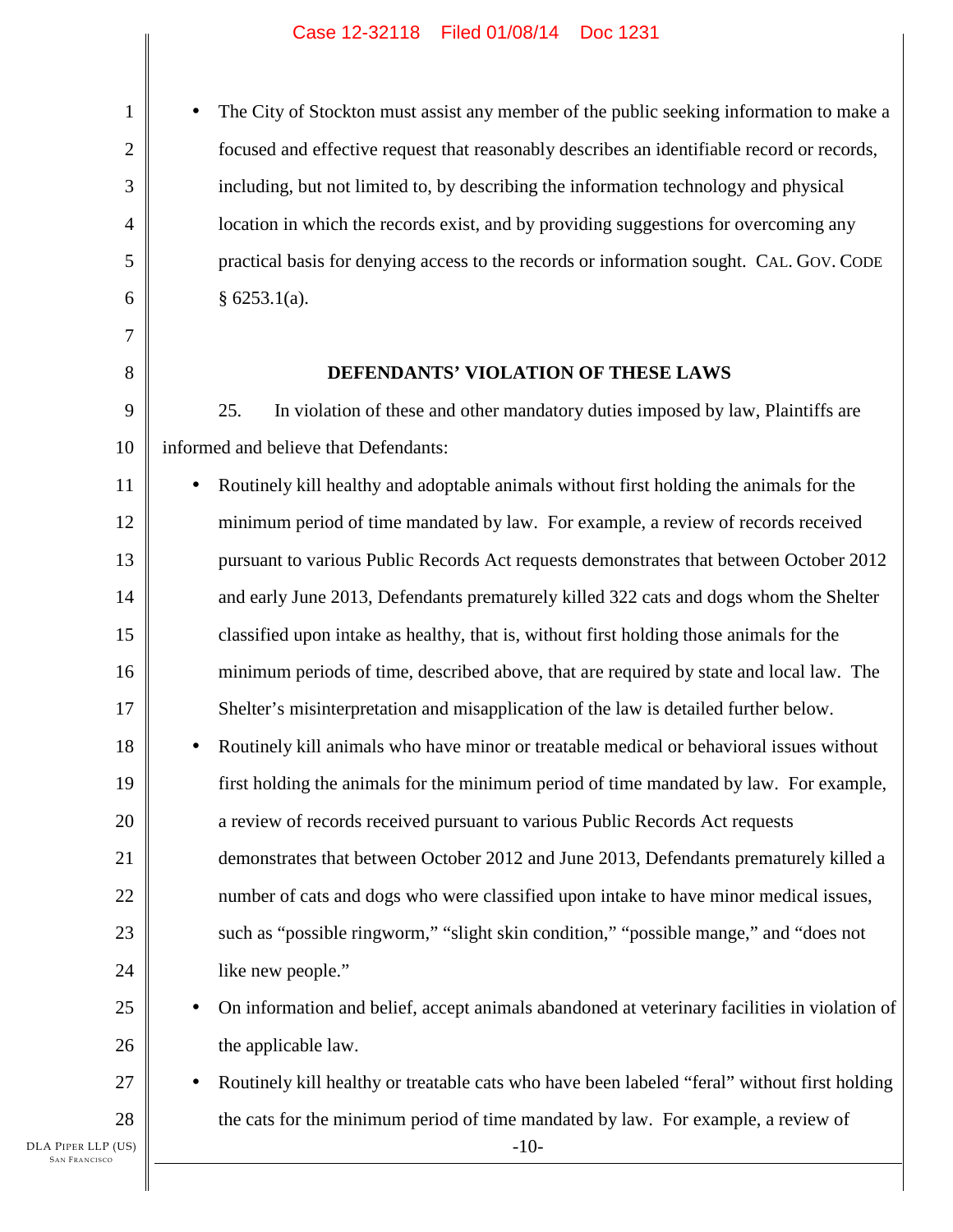records received pursuant to various Public Records Act requests demonstrates that between February and June 2013 Defendants euthanized over 80 cats designated as "feral."

4 5 6 7 8 9 10 11 • Routinely kill stray or surrendered animals whose owners are known without first holding the animals for the minimum period of time mandated by law. For example, a review of records received pursuant to various Public Records Act requests demonstrates that between October 2012 and June 2013 Defendants prematurely killed a number of cats and dogs who were either surrendered by owners or whose owners were otherwise known. • Routinely and incorrectly reduce the holding period of animals from six business days to four when, because of the segregation of animals in the Shelter and because of the Shelter's policies and practices limiting public access, those animals have not been made

accessible and available to the public for redemption or adoption on a weekend day or a weekday evening;

14 15 16 17 18 19 • Routinely hold unweaned kittens lacking a mother overnight prior to euthanasia, a cruel and inhumane practice given that such animals cannot feed or hydrate themselves and may need to eat as frequently as every three hours. For example, a review of records received pursuant to various Public Records Act requests demonstrates that between November 2012 and May 2013 Defendants euthanized over 60 cats designated as "unweaned" but waited until the day after impoundment.

20 21 22 23 24 25 26 27 28 • Routinely violate the spirit and purpose of the Hayden Act and local law by consistently denying public access to adoptable animals and by thwarting the public's ability to adopt animals. For example, upon information and belief: (a) by keeping the vast majority of animals in a non-public part of the shelter where they are not available for viewing or adoption by the public, and by answering adoption inquiries with the response that all adoptable animals are in the public area of the shelter; (b) by making animals awaiting transfer to other shelters or rescue groups, sometimes for days or weeks, unavailable to the public for adoption; (c) by employing capricious and arbitrary methods for determining adoptability; (d) by denying members of the public the ability to adopt and provide the

DLA PIPER LLP (US) SAN FRANCISCO

1

2

3

12

13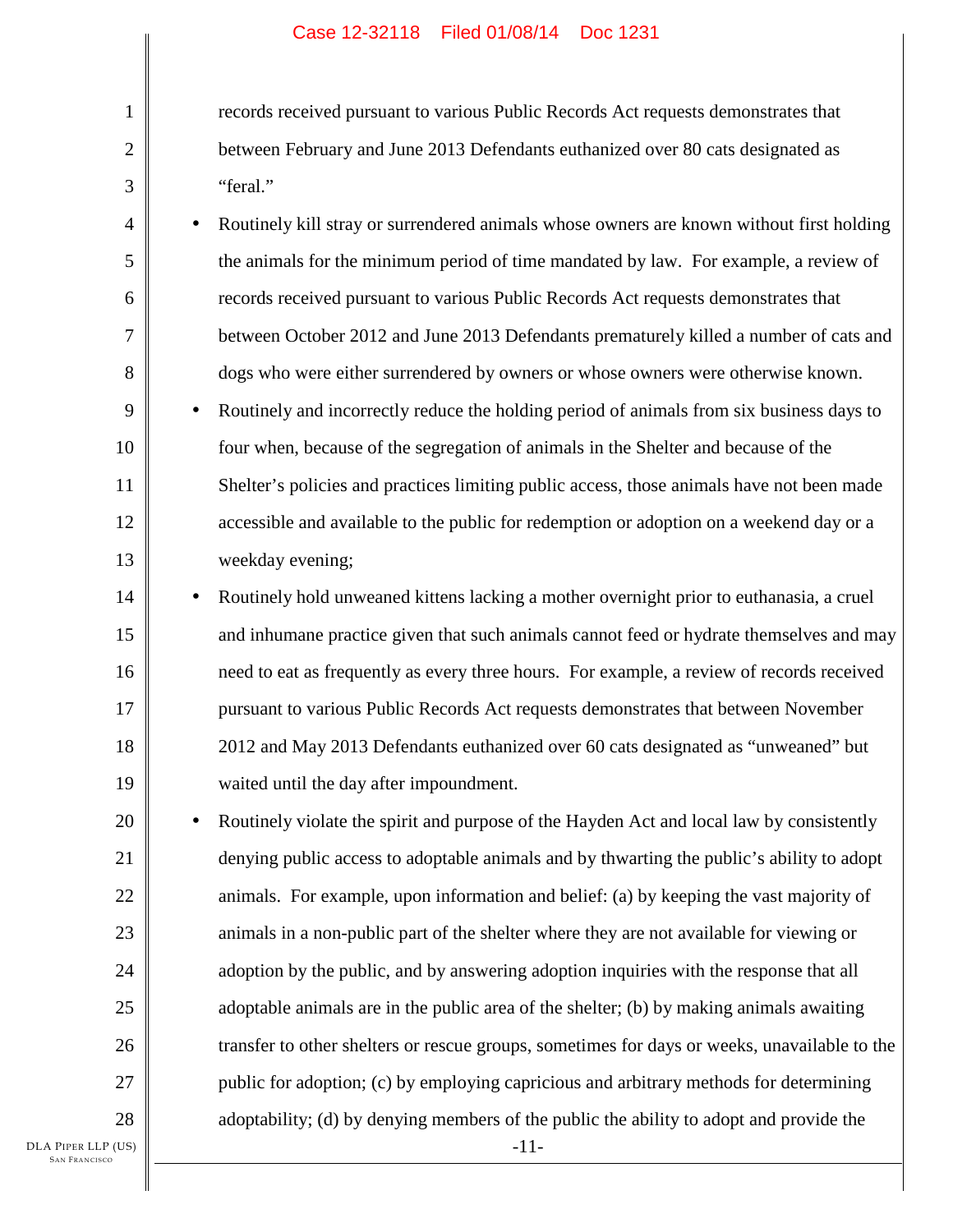| $\mathbf{1}$   |                                                                                            | needed veterinary care to sick or injured animals; and (e) by failing to take intake         |  |  |  |
|----------------|--------------------------------------------------------------------------------------------|----------------------------------------------------------------------------------------------|--|--|--|
| $\overline{c}$ |                                                                                            | photographs of all impounded animals.                                                        |  |  |  |
| 3              | $\bullet$                                                                                  | Euthanize animals with rescue holds in place. For example, in September 2012, the            |  |  |  |
| 4              |                                                                                            | Shelter euthanized a dog on which Plaintiff Eileen McFall had placed a rescue hold.          |  |  |  |
| 5              |                                                                                            | Defendant Claerbout informed Plaintiff that "staff did not indicate a hold on the dogs [sic] |  |  |  |
| 6              |                                                                                            | record and unfortunately this dog was euthanized." See Ex. _ (Ideta Letter) at 3, Ex. 6).    |  |  |  |
| 7              |                                                                                            | On information and belief, the Shelter has failed as yet to implement a reliable, robust,    |  |  |  |
| 8              |                                                                                            | and cooperative mechanism for rescuers to intervene and save the lives of animals facing     |  |  |  |
| 9              |                                                                                            | euthanasia.                                                                                  |  |  |  |
| 10             | $\bullet$                                                                                  | Routinely fail to treat animals kindly and humanely, by, for example:                        |  |  |  |
| 11             |                                                                                            | Holding animals in the "quarantine room," a room in the locked and<br>$\circ$                |  |  |  |
| 12             |                                                                                            | segregated area of the Shelter that lacks ventilation and natural light and is               |  |  |  |
| 13             |                                                                                            | unsuitable for holding potentially dangerous animals, or any animal, for an                  |  |  |  |
| 14             |                                                                                            | extended period of time.                                                                     |  |  |  |
| 15             |                                                                                            | Failing to humanely and promptly euthanize animals who are irremediably<br>$\circ$           |  |  |  |
| 16             |                                                                                            | suffering. The records indicate that animals have been held for several days                 |  |  |  |
| 17             |                                                                                            | before undergoing an "emergency euthanasia," indicating that these animals                   |  |  |  |
| 18             |                                                                                            | were not properly diagnosed upon intake.                                                     |  |  |  |
| 19             |                                                                                            | Routinely fail to provide all impounded animals with necessary and prompt veterinary         |  |  |  |
| 20             |                                                                                            | attention as required by law, such that animals with painful illnesses and injuries are      |  |  |  |
| 21             |                                                                                            | transported and/or held without treatment or pain medication, resulting in unnecessary and   |  |  |  |
| 22             |                                                                                            | preventable suffering. As one example among many, on March 2, 2012, Plaintiff Eileen         |  |  |  |
| 23             |                                                                                            | McFall visited the shelter and observed a dog with the animal identification number          |  |  |  |
| 24             |                                                                                            | A180643 (now Gracie) with a swelling about the size of a large grapefruit on her face.       |  |  |  |
| 25             |                                                                                            | While a few animals had medications or notes on their kennels or were wearing "cones,"       |  |  |  |
| 26             |                                                                                            | there was no indication that Gracie had received any veterinary care. Plaintiff McFall was,  |  |  |  |
| 27             |                                                                                            | with some difficulty, able to rescue Gracie and obtain her kennel card and record, and       |  |  |  |
| 28             | there was no record of veterinary care for what was, after rescue, diagnosed as an abscess |                                                                                              |  |  |  |
| P(US)<br>co    |                                                                                            | $-12-$                                                                                       |  |  |  |

I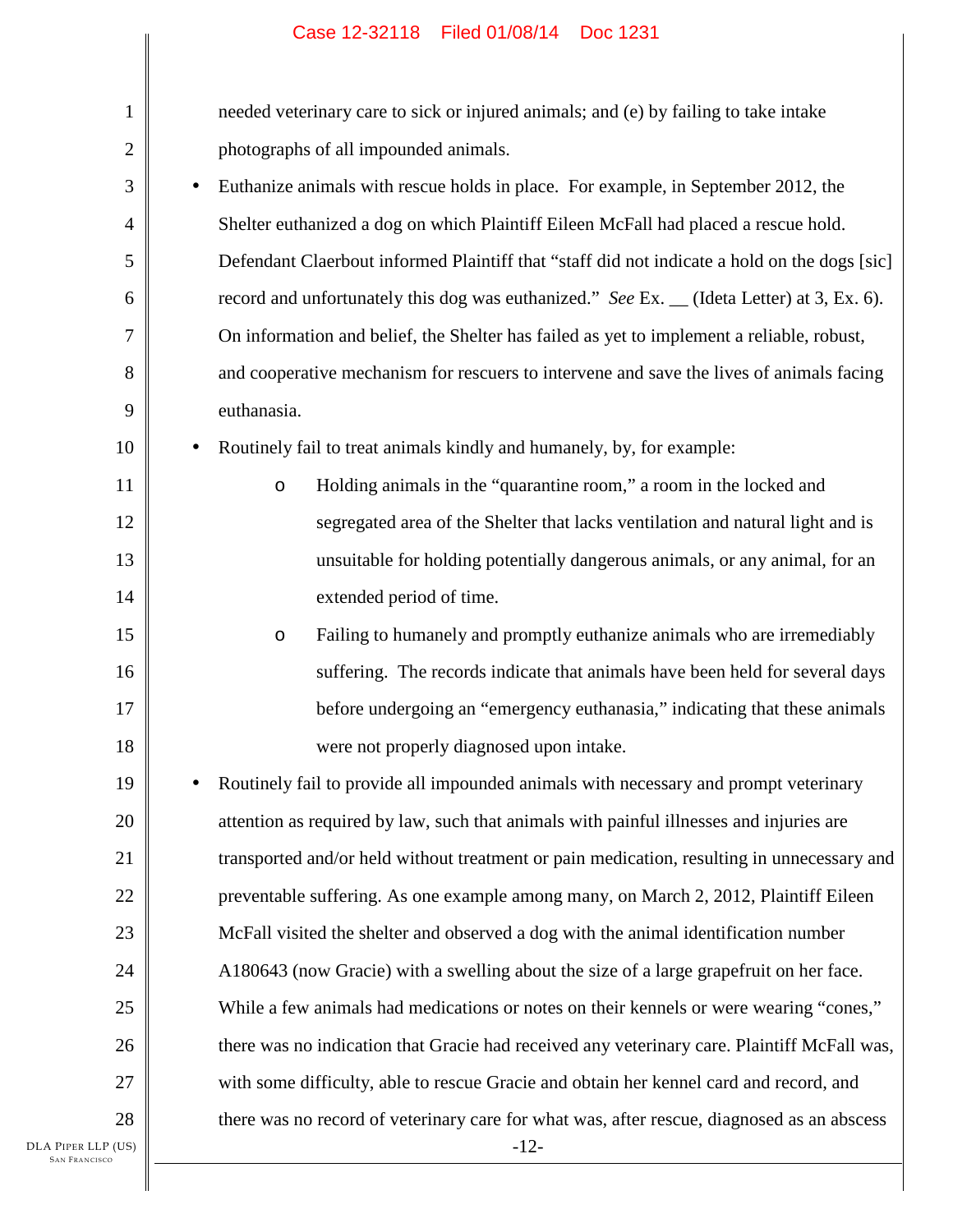and treated with surgery to drain the wound and with a course of antibiotics.

2 3 4 5 6 8 10 12 13 14 15 16 • Maintain inadequate records of the veterinary care, prescribed treatment, and actual treatment of the sick or injured animals. The pervasive practice of substandard recordkeeping at the Shelter not only lowers the number of healthy, adoptable animals who are made available and lowers the chance of reunification of injured or ill animals with their owners, but has also obscured the Shelter's unlawful practices from public scrutiny. The Shelter also refuses to provide veterinary records to the public when that information is requested pursuant to the Public Records Act. In many instances, Defendants' practice of maintaining inadequate veterinary records makes it difficult to determine if the Shelter made a correct determination of "irremediable suffering" prior to euthanizing an animal, or whether the animal was ever diagnosed by a veterinarian. On information and belief, the Shelter's own records indicate that animals have received medical diagnoses but then have not received treatments for their illnesses or injuries. Likewise, the Shelter's own records document diagnoses of specific injuries or diseases, predictions of anticipated outcomes, and decisions to perform immediate euthanasia, without any apparent involvement by a licensed veterinarian.

# 17 18

19

20

21

22

23

24

25

26

27

28

1

7

9

11

• Routinely keep healthy, adoptable animals in a locked, segregated area of the Shelter inaccessible to the public.

• Routinely treat dogs labeled "pit bull" in a particularly inhumane fashion, including: (a) not making these animals available to the public for adoption; (b) providing inferior treatment, including veterinary attention and care; and (c) killing these animals in striking disproportion to all other dogs impounded at the shelter. Public records for the time period from mid-October 2012 to early June 2013 reveal that unclaimed dogs labeled "pit bull" were euthanized at the Shelter at a rate of 90%, significantly higher than the overall rate of euthanasia for unclaimed dogs (approximately 58%).

• Routinely fail to make owner-relinquished animals available for adoption throughout their holding periods. Owner-relinquished animals must be held for the same holding period and with the same requirements of care as stray animals, and must be available to the

-13-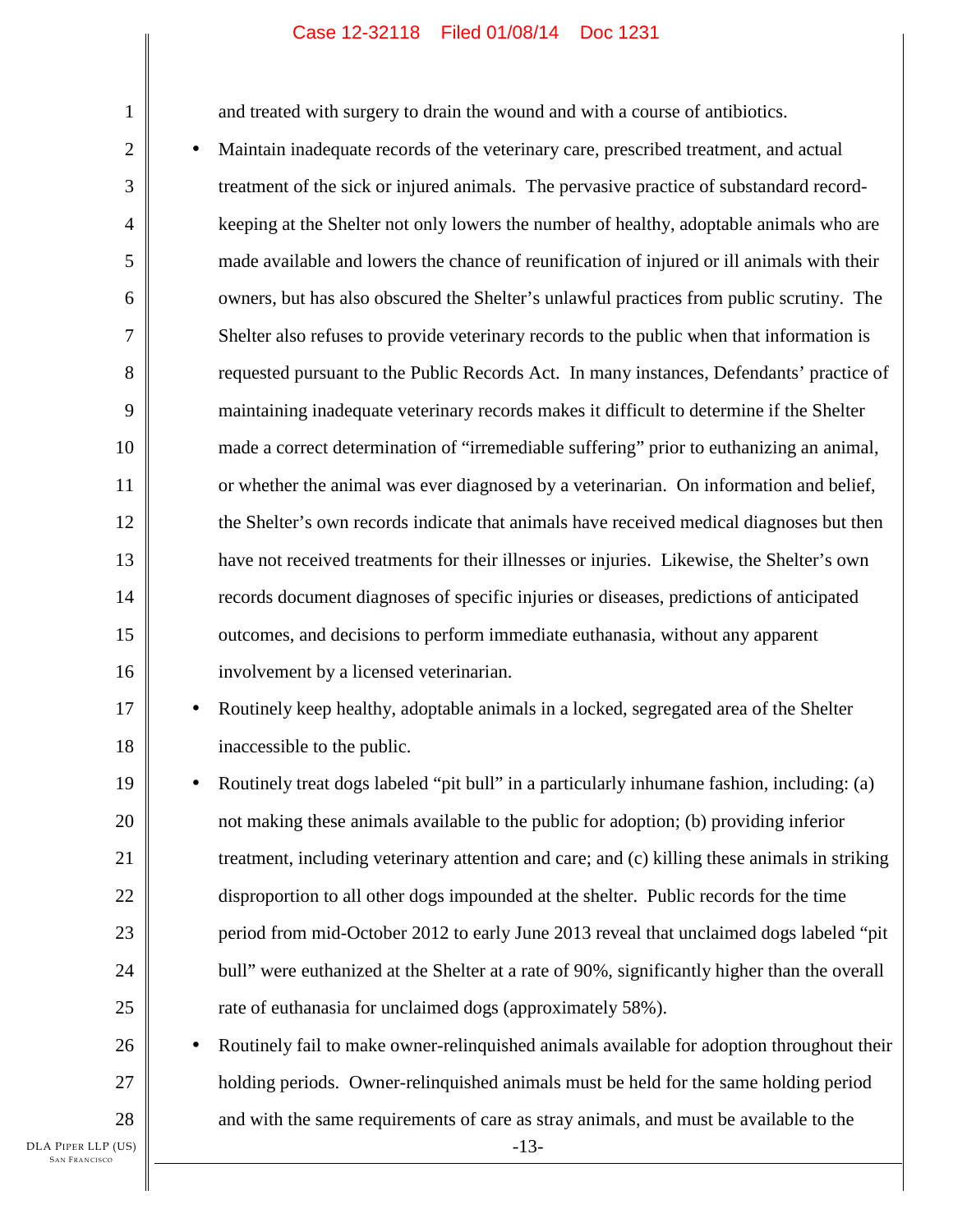2

3

1

public for both adoption and owner-redemption during the entire holding period.

# **DEFENDANTS' BLATANT MISINTERPRETATION AND MISAPPLICATION OF MANDATORY HOLDING PERIODS**

4 5 6 7 8 9 10 11 12 13 14 15 16 17 26. The Shelter operates under a misinterpretation of the applicable holding periods. Section 6.04.250 of the Stockton Municipal Code requires that, except for in very specific circumstances, "an animal" whose owner is unknown "shall be held for a minimum of six (6) business days, not including the day of impoundment; unless, the animal has been made available for owner redemption on one weekday evening until at least 7:00 p.m. or one weekend day, the holding period shall be four (4) business days, not including the day of impoundment." However, Defendants' counsel has stated that because the Shelter is open on Saturdays, the holding period for *all animals* is 96 hours, with no exceptions. *See* Ex. . In fact, the plain language of the law makes clear that the holding period for any animal is six business days, reduced to four business days only if *that specific animal* is made available to the public on a Saturday, and that Saturday is not the day of impoundment. Defendants apparently are operating under the incorrect assumption that they can shorten the holding periods for all impounded animals, whether or not they are made available to the public on a weekend day, simply because the Shelter is open on a weekend day.

18 19 20 21 27. Defendants' misinterpretation of the mandatory holding periods is evidenced by their practice of routinely euthanizing animals prior to the end of the holding period. Public records requests by the McFall Plaintiffs show specific instances of dogs and cats euthanized prior to the expiration of the holding periods.

28. These records demonstrate that the Shelter has been routinely violating state and local law, including up through June 2013.

29. These records further demonstrate that the premature euthanasia of animals is routine and deliberate, and in accord with a blatant misinterpretation of the mandatory holding periods.

27 28

22

23

24

25

26

# **ADDITIONAL VIOLATIONS**

-14-

30. In addition to the above-referenced violations of law, Plaintiffs are informed and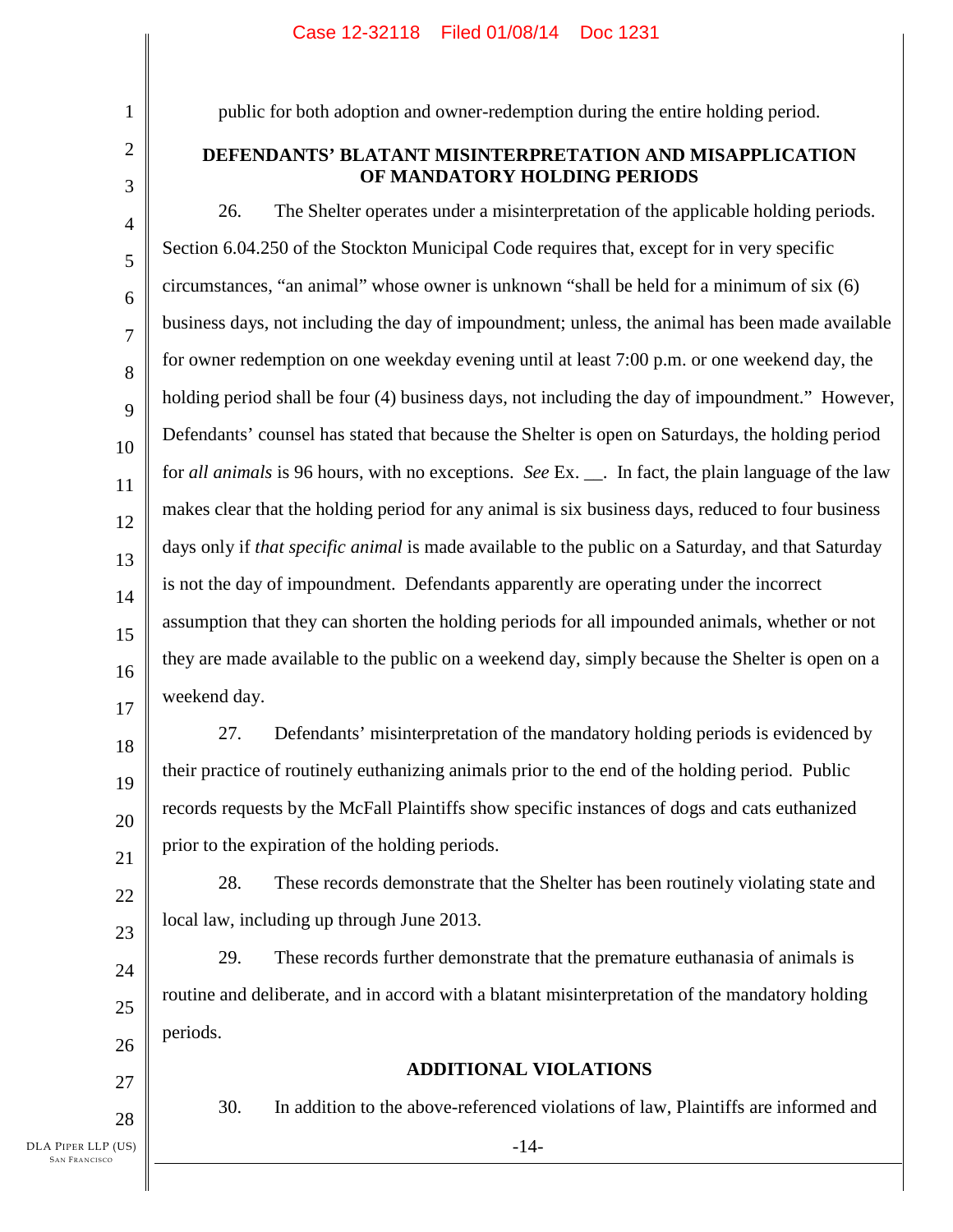1 2 3 4 5 6 7 8 believe that Defendants also violate their statutory obligation to promote life-saving alternatives to killing impounded animals by, among other things, allowing the Shelter to remain consistently understaffed, while at the same time turning away interested volunteers, leading to animals being killed unnecessarily because the Shelter fails to adequately assist the public with adoptions or with the reunification of lost animals with owners. For example, on March 27, 2013, "pit bull" dog A195612 was euthanized, with the following note to his record, "No one answers phone that can speak English ok to PTS" [put to sleep], apparently because there was no staff member or volunteer available to provide translation.

9 10 11 12 13 14 15 16 17 18 19 20 21 31. Plaintiffs are informed and believe that Defendant City of Stockton violated the law by failing to produce records pursuant to the Public Records Act. For example, on September 23, 2013, Plaintiff Eileen McFall, submitted a request for records to Defendant City of Stockton, seeking complete records of all Stockton animals examined, diagnosed, and/or treated by San Francisco SPCA veterinarians, including the name of the individual veterinarian, from November 1, 2012 to September 23, 2013. Dr. McFall made this request after reviewing notes made in animal records received through other Public Records Act requests, including the record for a puppy with the animal identification number A190595 with the note, "Dr K from SFSPCA saw dog agreed necessary to pts due to prolapsed rectum pc" [Pat Claerbout]. Prolapsed rectum is a treatable condition that may result from worms and is not a lawful reason for euthanasia during the legal holding period. Despite having requested the name of the treating veterinarian and other specific information required by the California Veterinary Medical Board and the California Code of Regulations, Dr. McFall did not receive that information in response to her request.

22 23 24 25 32. Plaintiffs Eileen McFall and Christopher McFall have made multiple other requests for records to Defendant City of Stockton, and have received only responses that are partially complete, including being vacant of detailed information about veterinary care and the providers of that care, in violation of applicable law.

26

# **PLAINTIFFS' PRE-LITIGATION ADVOCACY**

27 28 -15- 33. After repeatedly attempting to directly address Defendants' violations of law with Defendants to no avail, including through complaints to elected and appointed officials with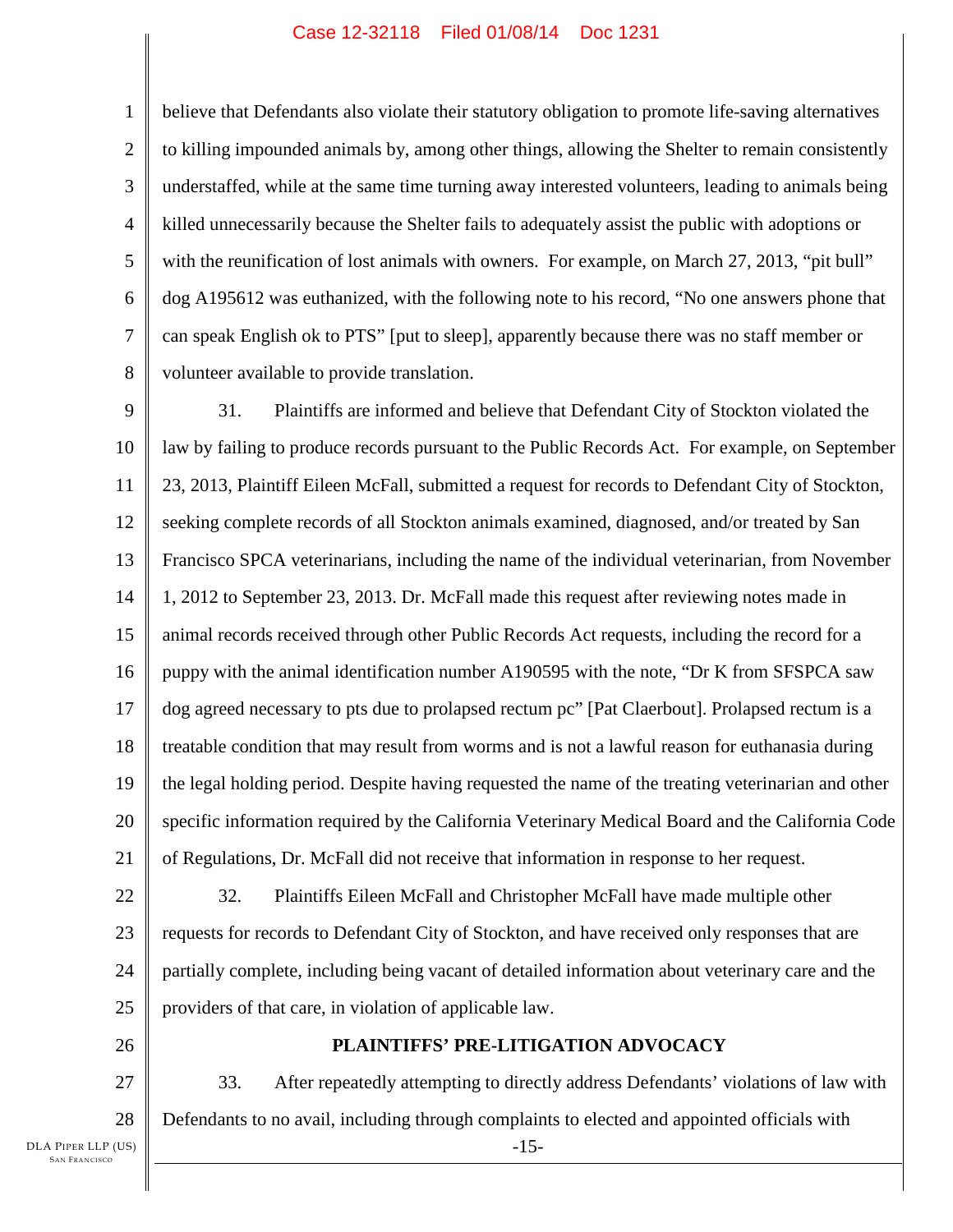1 2 3 4 5 6 7 8 9 10 11 12 13 responsibility for Stockton Animal Services, through provision of records and other information to Stockton Police Department investigators, and by reporting Defendants' violations to the media, on January 16, 2013, the McFall Plaintiffs, by and through their previous counsel, delivered to Defendants a letter demanding that Defendants immediately take corrective action to remedy the pattern of illegal activity at the Shelter. *See* Ex. \_\_, Letter from E. Ideta. This letter detailed six specific violations of the law: (1) improper killing of animals on intake; (2) improper killing of animals with rescue holds; (3) improper killing of animals before the end of stray holds; (4) failure to provide veterinary care; (5) restricting access to strays; and (6) failure to keep adequate records. The letter provided examples of each violation and attached Shelter records obtained as a result of public records requests. The letter also pointed out that the issue was a "widespread and methodical rejection of the Hayden Law and Municipal Code" by the Shelter under the direction of Defendant Claerbout, of which the examples provided were merely representative.

14 15 16 17 18 19 20 34. On January 24, 2013, the McFall Plaintiffs received a response from Defendants. *See* Ex. . The letter listed a number of Shelter policies and asserted that those policies conformed to state law. The letter attempted to account for each individual example violation, but failed to substantively respond to Plaintiffs' claims that the Shelter had established a pattern and practice of violating the spirit and the letter of the Hayden Act and Municipal Code, failed to acknowledge any wrongdoing on the part of the Shelter, and failed to indicate any manner in which the Shelter planned to alter its practices to comply with the state and local law.

21 22 23 24 25 26 27 28 -16- 35. The letter touted supposed reforms that the Shelter put into effect in October 2012, following a "comprehensive investigation" by the City into the practices and procedures at the Shelter undertaken in response to "concerns expressed by members of the Stockton community." The purported reforms included: (1) "having the Shelter open on Saturdays for at least four hours," (2) "holding all animals brought to the Shelter for at least 96 hours unless (a) a veterinarian determines the animal is too ill or too injured, (b) an animal is not weaned and its mother is not impounded, or (c) there is documentation that the animal is vicious or dangerous," and (3) upgrading the Shelter's computer system "so that Shelter staff may input and retrieve

DLA PIPER LLP (US) SAN FRANCISCO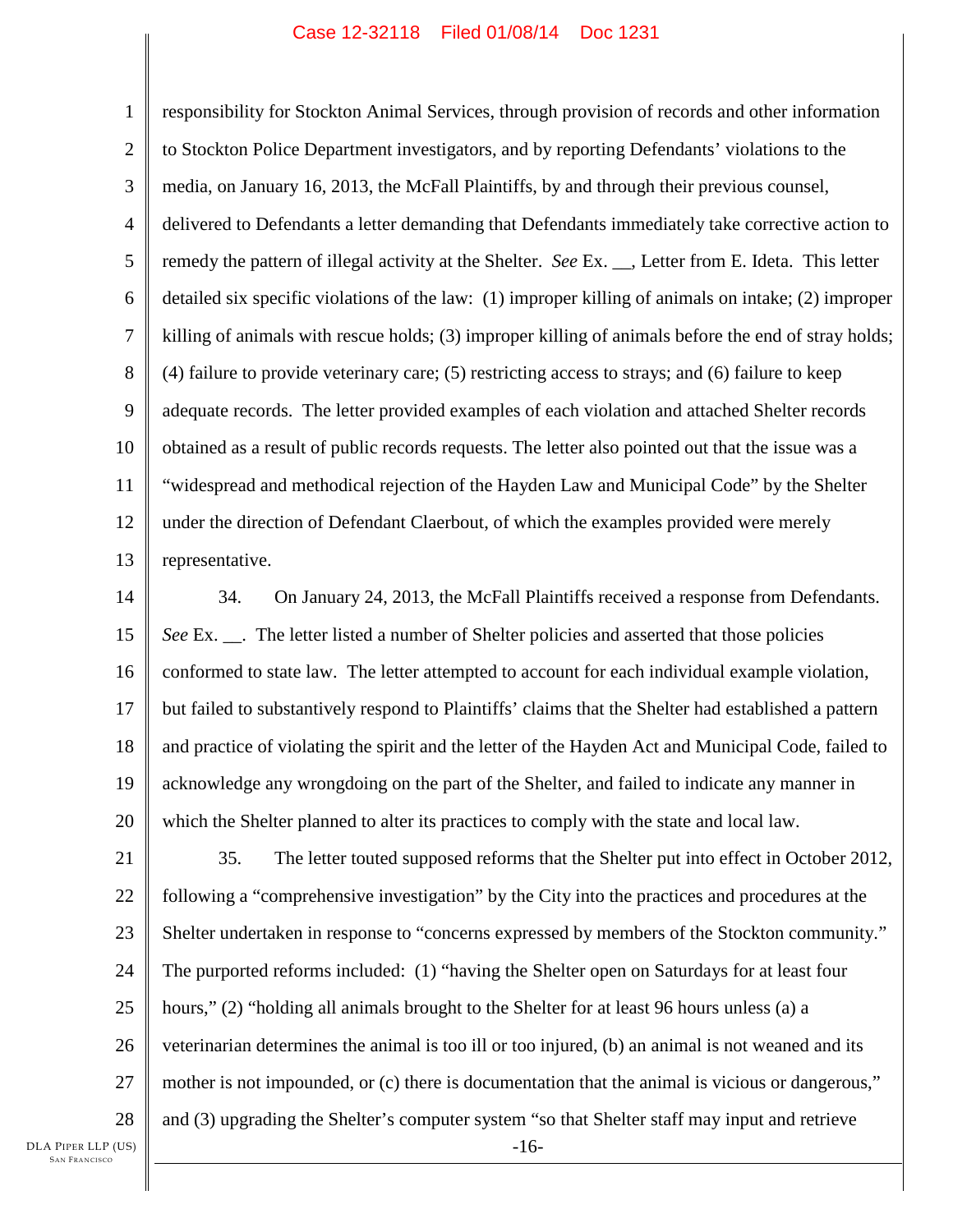required information concerning animals that are brought to the Shelter."

3 4 5 6 7 8 36. The letter dismissed some of the examples of holding-period violations listed in Mr. Ideta's letter because they took place prior to these alleged reforms, even though the reforms resulted in holding periods that were still not in compliance with law, as described below. The letter claimed that the euthanasia of an animal with a rescue hold and the failure to provide veterinary care to an injured dog were a result of inadvertence, but gave no indication that policies and procedures at the Shelter had been improved to prevent such incidents from happening again.

9 10 37. Defendants took the position "that the Shelter is currently being operated in compliance with the requirements of law." *See* Ex. at .

11 12 13 14 15 16 17 18 19 20 38. The letter attached an undated press release discussing the Police Department's investigation into whether the "Shelter was operating in compliance with the law." "The Department found that some of the policies and procedures in effect at the Shelter, although meeting the spirit of the law, have not always met the precise letter of the law. Moreover, the Department determined these policies and procedures are long standing." "In an effort to meet the letter and spirit of the law, the Department has implemented a number of changes to the Shelter's policies and procedures, including [. . .] any animal brought to the Shelter will be held for at least 72 hours unless a veterinarian determines the animal is too ill or too injured, an animal is not weaned and its mother is not impounded or the Department has documented the animal is vicious or dangerous." *See* Ex. \_\_\_ at \_\_\_.

21 22 23 24 25 26 27 28 -17- 39. Defendants' response and the press release demonstrate Defendants' continued disregard for the mandatory holding periods. Defendants' letter suggests a minimum holding period of 96 hours, while the Police Department's press release to the public indicates that animals must be held for a minimum of 72 hours. In fact, the law requires that impounded animals be held for at least *six business days not including the day of impoundment*, unless the animal is made available for owner redemption on a weekday until at least 7:00 p.m. or one weekend day *not including the day of impoundment*, in which case the animal must be held for a minimum of *four business days*. As the Shelter is never open until 7:00 p.m., there are many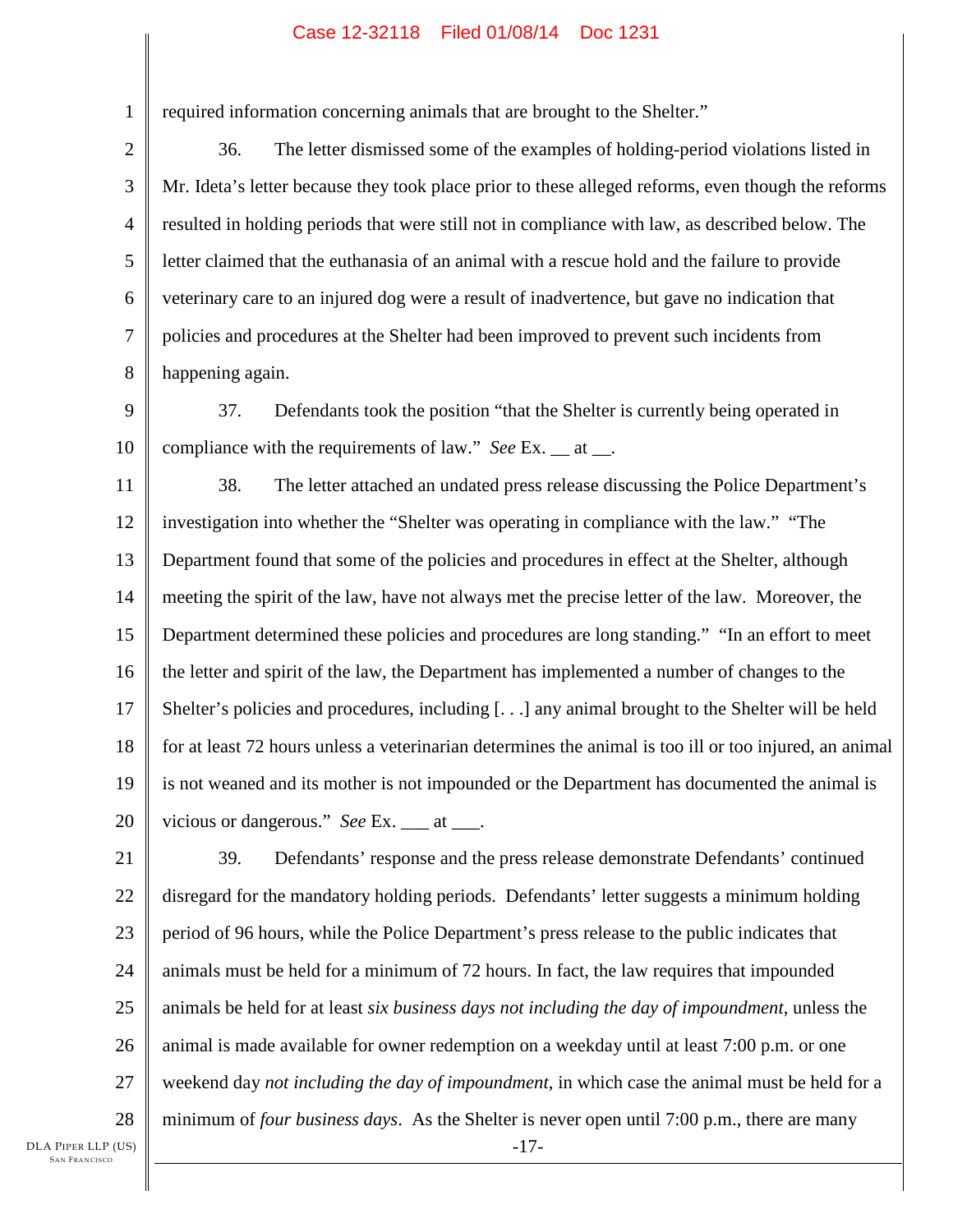1 2 3 4 5 6 7 8 9 10 11 12 13 14 15 16 17 18 19 20 21 22 23 24 instances in which impounded animals must be held for more than four business days. For example, an animal who is impounded on a Monday must be held on Monday (the day of impoundment), Tuesday, Wednesday, Thursday, Friday, and Saturday, and could be legally euthanized, at the earliest, on Sunday, provided the animal was made available to the public on the preceding Saturday. Under Defendants' stated policy, and as reflected in the records, Defendants routinely euthanize animals impounded on a Monday prior to the following Sunday. 40. After receiving Defendants' response, Plaintiffs obtained a number of records via public records requests demonstrating that Defendants had continued to violate state and local law after the reforms were purportedly implemented. 41. On June 7, 2013, the McFall Plaintiffs, through their previous counsel, delivered another letter to Defendants' counsel. *See* Ex. \_\_. This letter informed Defendants of Plaintiffs' belief, based on public records, that the Shelter continued to violate state and local law and that the Shelter's own policies remained out of compliance with the Stockton Municipal Code. 42. The letter requested that the City take immediate action to, among other things, implement the correct statutory holding periods for impounded animals, provide prompt and necessary veterinary care to ill or injured animals, provide public access to all impounded animals statutorily eligible for adoption or redemption, and maintain accurate and complete records as required by law. 43. On July 16, 2013, Defendants' counsel responded with a letter in which they maintained that the Shelter was being run in compliance with state and local law. *See* Ex. \_\_. However, Defendants' continued misinterpretation of and disregard for the mandatory holding periods is evident in this letter, in which they describe, about impounded stray animals, "Currently, (and for nearly a year now), the Shelter has been holding all such animals for 96 hours, consistent with the SMC and State law."

25 26 27 28 -18- 44. Defendants' response failed to give adequate and appropriate consideration to Plaintiffs' complaints, particularly given the documented history of unlawful practices at the Shelter under the direction of Defendant Claerbout. Defendants' second letter failed to substantively answer Plaintiffs' claims that the Shelter, even after "comprehensive" examination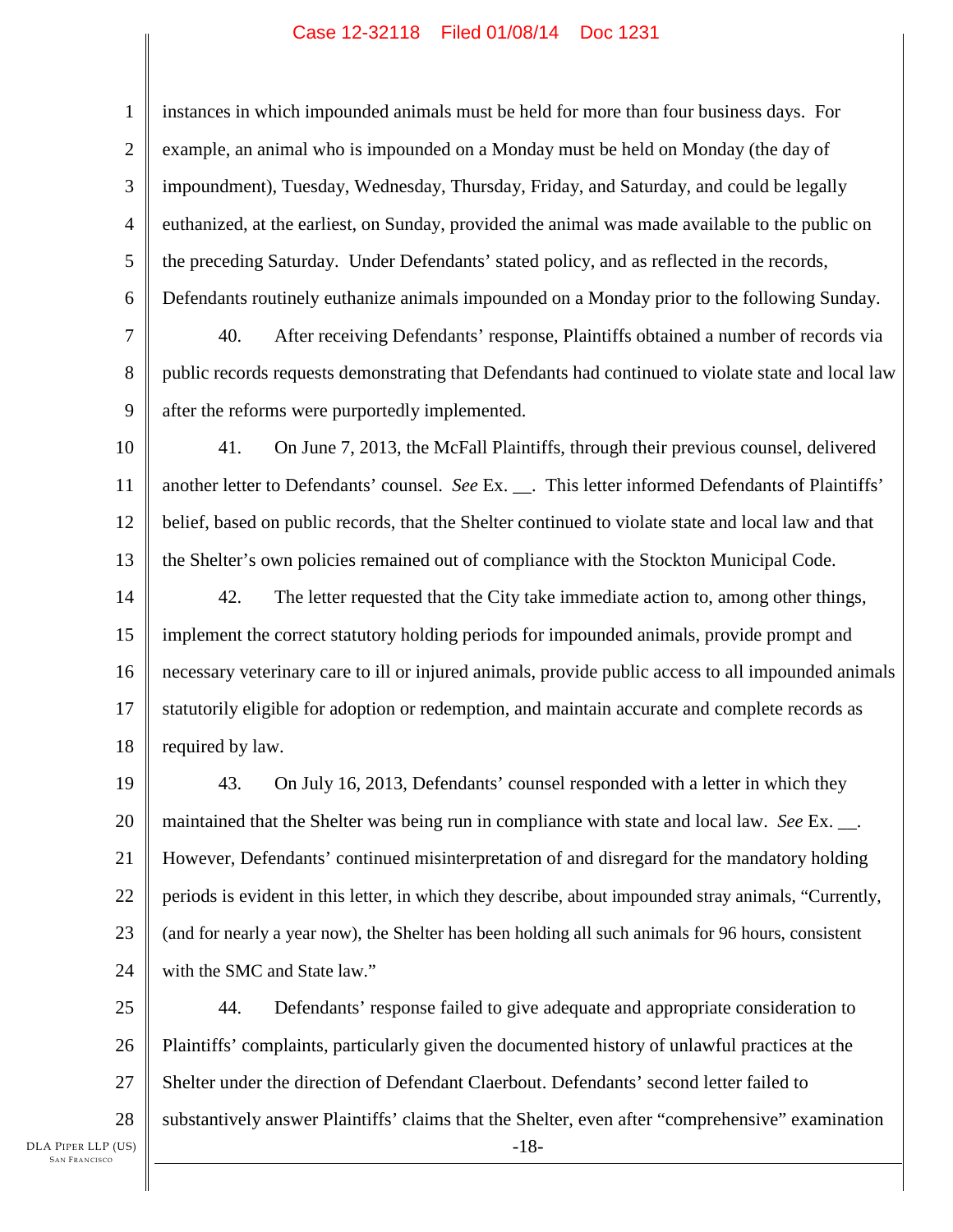1 2 3 4 5 6 7 8 9 10 11 12 13 14 15 16 17 18 19 20 21 22 23 24 25 26 27 and subsequent reforms, continued to operate in a pattern and practice of violating the Hayden Act and Municipal Code. **FIRST CAUSE OF ACTION Petition for Writ of Mandate Pursuant to California Code of Civil Procedure § 1085 (By All Plaintiffs Against All Defendants)**  45. Plaintiffs re-allege and incorporate by reference each and all of the allegations contained in the preceding paragraphs of this Petition and Complaint, as though fully set forth herein. 46. Defendants have a mandatory, nondiscretionary duty to comply with all the provisions of law set forth above, among others, regarding the proper care and treatment of impounded animals. 47. As set forth above, Defendants routinely violate the law by, among other things, (i) failing to hold and make animals available for adoption or owner redemption for the full holding period as required by the Stockton Municipal Code and the Hayden Act; (ii) killing animals without legal justification before expiration of the minimum holding period mandated by the Stockton Municipal Code and the Hayden Act; (iii) denying public access to adoptable animals and thwarting the public's ability to adopt animals ; (iv) segregating animals in sections of the shelter that are locked and not readily accessible to the public, frustrating the ability of potential adopters, rescuers, and owners searching for lost pets to find them; (v) failing to treat impounded animals kindly and humanely and to refrain from subjecting animals to unnecessary suffering; (vi) failing to provide impounded animals with necessary and prompt veterinary care; (vii) killing animals when rescue is available; (viii) accepting animals abandoned at veterinary facilities; (ix) failing to keep required and accurate records on impounded animals, and (x) failing to provide reasonable assistance to members of the public inquiring about reclaiming or adopting impounded animals. 48. Based on the facts previously described, Plaintiffs allege that the Defendants carry out a program of killing specific breeds, those dogs labeled "pit bull," in disproportionate

28

-19-

numbers as a means of controlling potentially dangerous dogs, in violation of state law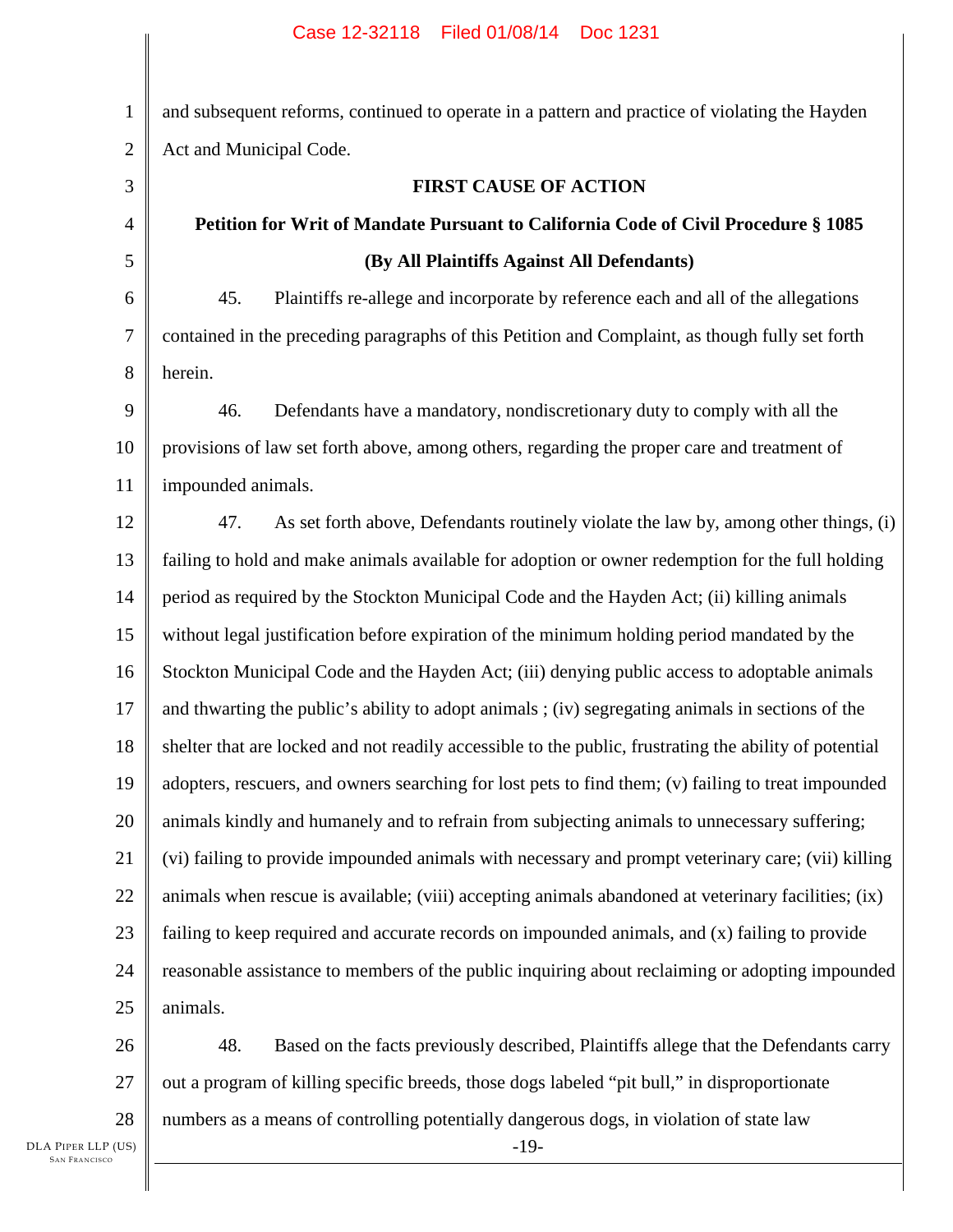1 2 prohibiting the implementation of any program to regulate potentially dangerous dogs that is specific as to breed.

3 4 5 6 49. As a direct and proximate result of Defendants' violations of law as set forth in detail, but without limitation, in this Petition and Complaint, Plaintiffs ALDF, Ms. Ballus, Dr. McFall and Mr. McFall have suffered injury in the form of financial and time resources expended in their efforts to remedy the ongoing violations at the shelter.

7 8 9 10 11 50. Plaintiffs ALDF, Dr. McFall and Mr. McFall have, on a number of occasions, notified Defendants of their failure to comply with their legal obligations and demanded change, including but not only by delivering to Defendants two letters from Plaintiffs' legal counsel, the first on January 16, 2013 and the second on June 7, 2013, as described in paragraphs 33-44 of this Petition and Complaint.

12

51. Defendants have failed to respond adequately to Plaintiffs' demands.

13 14 15 52. Plaintiffs have exhausted all administrative remedies available to them, or are excused from exhausting their remedies because they are seeking to enforce a public, rather than a private right, or as a result of futility of pursuing such remedies, among other things.

16 17 18 19 53. Plaintiffs have no administrative remedy and no plain, speedy or adequate remedy in the ordinary course of law. The only remedy provided by law for Plaintiffs to obtain relief is this Petition for Writ of Mandate pursuant to § 1085, *et seq*., of the California Code of Civil Procedure.

20 21 54. Plaintiffs will suffer irreparable harm if the relief requested herein is not granted, as will the public at large.

22 23 24 25 26 55. This litigation, if successful, will result in enforcement of a public duty and of important public rights affecting the public interest, including, without limitation, the public's right to compel Defendants to comply with state laws concerning the proper care and treatment of impounded animals, and with the state policy of saving and re-homing, instead of killing, such animals.

27 ///

28 ///

-20-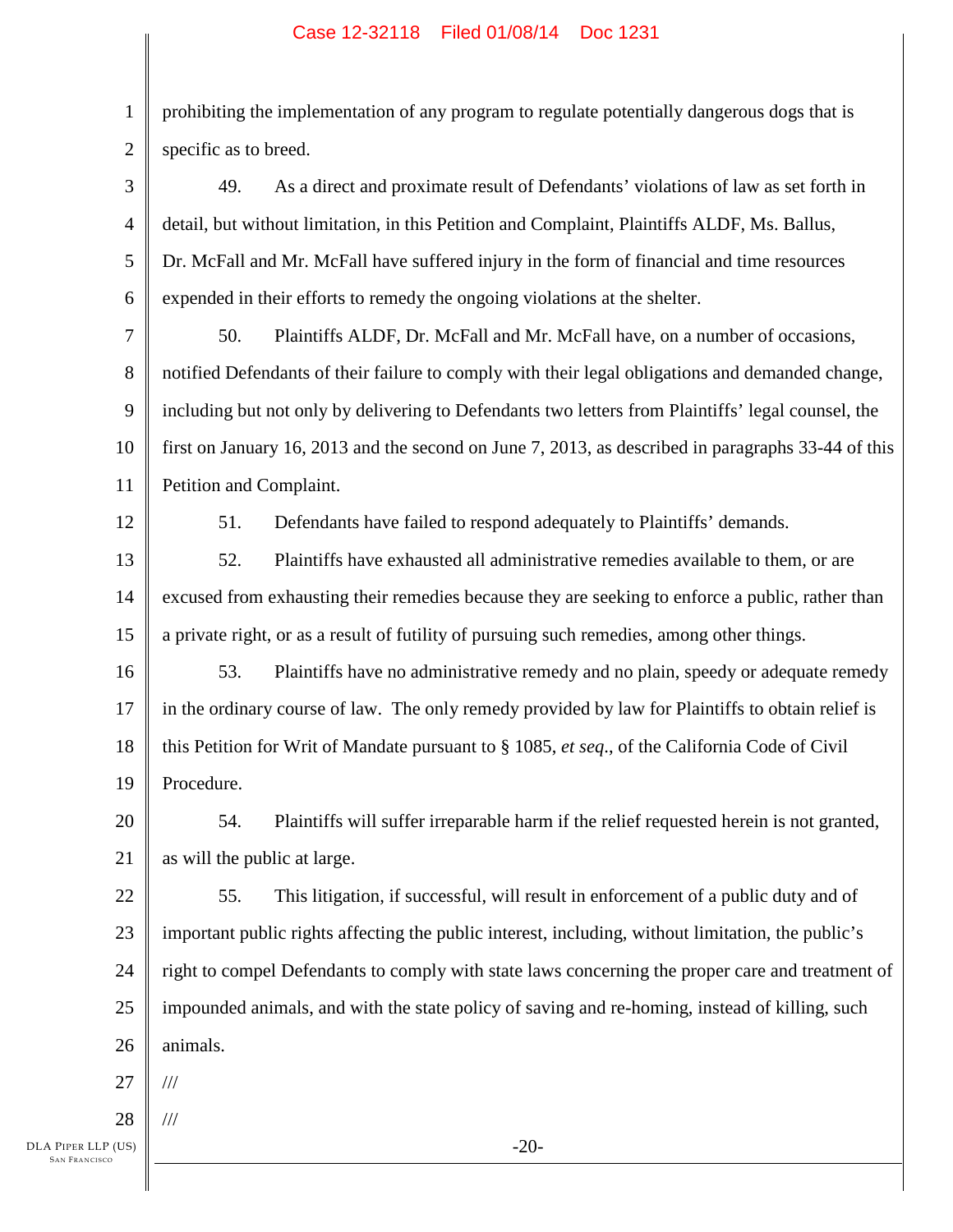| $\mathbf 1$    | <b>SECOND CAUSE OF ACTION</b>                                                                         |
|----------------|-------------------------------------------------------------------------------------------------------|
| $\overline{2}$ | Claim for Injunctive Relief Pursuant to Code Civ. Proc. § 526a                                        |
| 3              | (By Plaintiffs Emily Ballus and Eileen McFall Against All Defendants)                                 |
| $\overline{4}$ | Plaintiffs re-allege and incorporate by reference each and all of the allegations<br>56.              |
| 5              | contained in the preceding paragraphs of this Petition and Complaint, as though fully set forth       |
| 6              | herein.                                                                                               |
| 7              | By engaging in the unlawful acts and omissions set forth in this Petition and<br>57.                  |
| 8              | Complaint, among other violations of law pertaining to the treatment and care of impounded            |
| 9              | animals, Defendants have and continue to mismanage, misuse and waste public funds allocated           |
| 10             | for shelter operations and for the salaries of shelter staff members who fail to perform their duties |
| 11             | mandated by law. By euthanizing animals rather than promoting adoption, Defendants forgo              |
| 12             | potential revenue from adoption fees and instead pay to kill and dispose of animals who could         |
| 13             | have been placed into new homes.                                                                      |
| 14             | Plaintiff Emily Ballus as a citizen and taxpayer of the City of Stockton, is entitled<br>58.          |
| 15             | pursuant to Code of Civil Procedure section 526a to a judgment in the form of a judicial              |
| 16             | injunction restraining and preventing Defendants from continuing to illegally expend and/or           |
| 17             | waste public funds in the manner described in this Petition and Complaint.                            |
| 18             | 59.<br>Plaintiff Eileen McFall as a taxpayer of the City of Stockton, is entitled pursuant to         |
| 19             | Code of Civil Procedure section 526a to a judgment in the form of a judicial injunction               |
| 20             | restraining and preventing Defendants from continuing to illegally expend and/or waste public         |
| 21             | funds in the manner described in this Petition and Complaint.                                         |
| 22             | <b>THIRD CAUSE OF ACTION</b>                                                                          |
| 23             | Petition for Writ of Mandate Pursuant to CAL. GOV. CODE § 6250                                        |
| 24             | (By Plaintiffs Eileen McFall, Christopher McFall and ALDF Against Defendant City of                   |
| 25             | Stockton)                                                                                             |
| 26             | 60.<br>Plaintiffs re-allege and incorporate by reference each and all of the allegations              |
| 27             | contained in the preceding paragraphs of this Petition and Complaint, as though fully set forth       |
| 28             | herein.                                                                                               |
| P(US)          | $-21-$                                                                                                |
|                |                                                                                                       |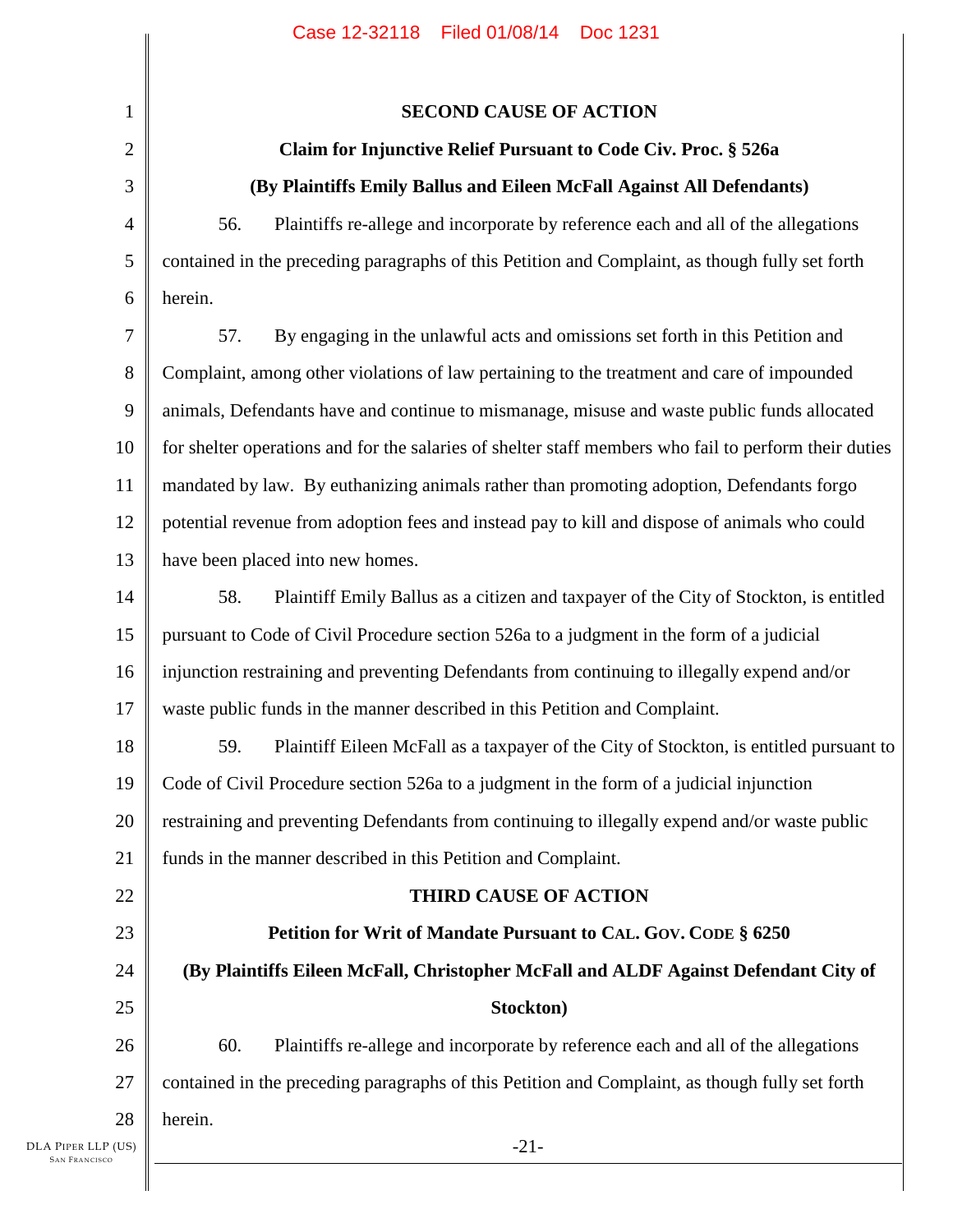| $\mathbf{1}$     | 61.                                                                                        |                                     | Plaintiffs have a fundamental right to access information regarding the business of             |  |
|------------------|--------------------------------------------------------------------------------------------|-------------------------------------|-------------------------------------------------------------------------------------------------|--|
| $\overline{2}$   | the State pursuant to the California Public Records Act, CAL. GOV. CODE § 6250 et seq.     |                                     |                                                                                                 |  |
| 3                | 62.<br>Defendant City of Stockton has an obligation under the California Public Records    |                                     |                                                                                                 |  |
| $\overline{4}$   |                                                                                            |                                     | Act to promptly provide records upon request that reasonably describes identifiable records,    |  |
| 5                |                                                                                            |                                     | unless those records are covered by a statutory exemption.                                      |  |
| 6                | 63.                                                                                        |                                     | Defendant City of Stockton has provided no legally recognized justification for its             |  |
| $\overline{7}$   |                                                                                            |                                     | refusal to fully respond to the medical records request submitted by Plaintiff Eileen McFall on |  |
| 8                | September 23, 2013.                                                                        |                                     |                                                                                                 |  |
| 9                | 64.                                                                                        |                                     | Defendant City of Stockton has provided no legally recognized justification for its             |  |
| 10               | failure to provide complete records in response to Plaintiffs' requests.                   |                                     |                                                                                                 |  |
| 11               | 65.                                                                                        |                                     | Based on the conduct described in paragraphs 31 through 32 above, Plaintiffs                    |  |
| 12               | allege that Defendant City of Stockton has violated CAL. GOV. CODE § 6253(b) by failing to |                                     |                                                                                                 |  |
| 13               | produce the requested records.                                                             |                                     |                                                                                                 |  |
| 14               |                                                                                            |                                     | <b>PRAYER FOR RELIEF</b>                                                                        |  |
| 15               |                                                                                            |                                     | WHEREFORE, Plaintiffs respectfully request that this Court enter judgment on this               |  |
| 16               |                                                                                            | Petition and Complaint, as follows: |                                                                                                 |  |
| 17               | 1.                                                                                         |                                     | On the First Cause of Action:                                                                   |  |
| 18               |                                                                                            | a.                                  | Issue a Writ of Mandate directing Defendants to immediately cease and                           |  |
| 19               |                                                                                            |                                     | desist from at least the following:                                                             |  |
| 20               |                                                                                            | i.                                  | killing any animal who is not irremediably suffering from a serious                             |  |
| 21               |                                                                                            |                                     | illness or severe injury, an unweaned newborn taken in without its                              |  |
| 22               |                                                                                            |                                     | mother, or an owner-relinquished dog with a history of vicious or                               |  |
| 23               |                                                                                            |                                     | dangerous behavior documented by Animal Services, before                                        |  |
| 24               |                                                                                            |                                     | expiration of the minimum statutory holding period;                                             |  |
| 25               |                                                                                            | ii.                                 | holding animals in areas of the shelter that are not readily accessible                         |  |
| 26               |                                                                                            |                                     | to the public;                                                                                  |  |
| 27               |                                                                                            | iii.                                | accepting animals abandoned at veterinary facilities;                                           |  |
| 28               |                                                                                            | iv.                                 | holding unweaned kittens impounded without their mothers                                        |  |
| LP (US)<br>CISCO |                                                                                            |                                     | $-22-$                                                                                          |  |
|                  |                                                                                            |                                     |                                                                                                 |  |

DLA PIPER L SAN FRANC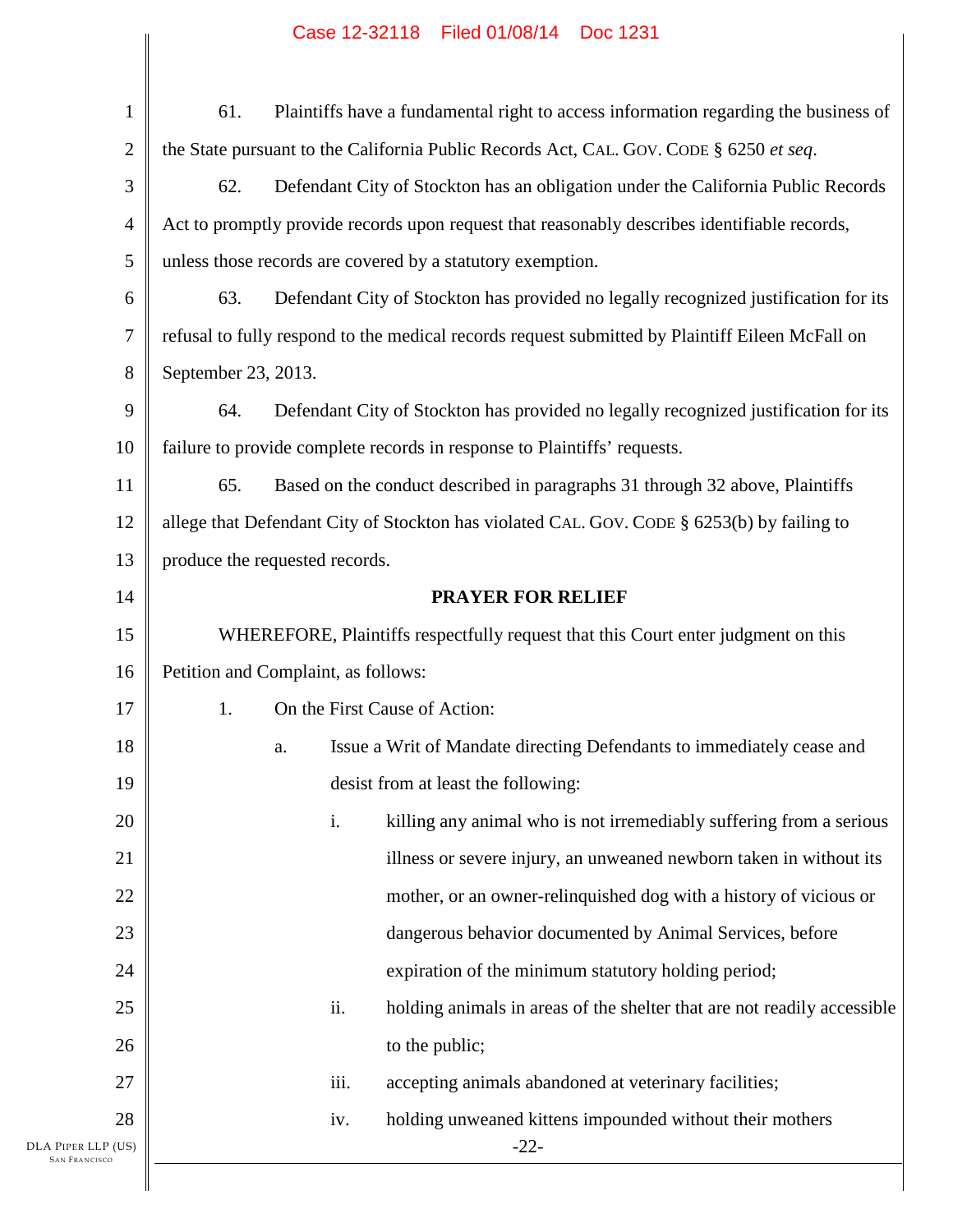| $\mathbf{1}$          |               |       | overnight or longer before performing euthanasia;                    |
|-----------------------|---------------|-------|----------------------------------------------------------------------|
| $\overline{2}$        |               | V.    | implementing their program regulating potentially dangerous dogs     |
| 3                     |               |       | in a manner that is specific as to breed;                            |
| $\overline{4}$        | $\mathbf b$ . |       | Issue a Writ of Mandate directing Defendants to immediately begin:   |
| 5                     |               | i.    | complying with the provisions of the Hayden Act that remain in       |
| 6                     |               |       | effect and with the Stockton Municipal Code;                         |
| $\tau$                |               | ii.   | holding all animals who are not irremediably suffering from a        |
| 8                     |               |       | serious illness or severe injury, or are not unweaned newborns       |
| 9                     |               |       | taken in without their mother, or are not owner-relinquished dogs    |
| 10                    |               |       | with a history of vicious or dangerous behavior documented by        |
| 11                    |               |       | Animal Services, for the minimum statutory period;                   |
| 12                    |               | iii.  | making owner-relinquished animals available to the public for        |
| 13                    |               |       | adoption throughout their statutory holding periods;                 |
| 14                    |               | iv.   | implementing policies and protocols for determining whether an       |
| 15                    |               |       | impounded animal is truly (a) irremediably suffering from a serious  |
| 16                    |               |       | illness or severe injury, (b) an unweaned newborn that cannot        |
| 17                    |               |       | survive without its mother, or (c) vicious;                          |
| 18                    |               | V.    | making animals accessible to and viewable by the public at all       |
| 19                    |               |       | times that the animals are impounded at the Shelter;                 |
| 20                    |               | vi.   | implementing policies and protocols for ensuring that all animals in |
| 21                    |               |       | the Shelter's care are treated kindly and humanely, are not          |
| 22                    |               |       | subjected to unnecessary suffering, and receive adequate nutrition,  |
| 23                    |               |       | water, shelter, and exercise;                                        |
| 24                    |               | vii.  | providing prompt and necessary veterinary care to all impounded      |
| 25                    |               |       | animals;                                                             |
| 26                    |               | viii. | implementing a reliable and robust method for non-profit rescue      |
| 27                    |               |       | groups to place holds on animals prior to euthanasia;                |
| 28                    |               | ix.   | implementing policies and protocols for determining whether an       |
| P (US)<br>$_{\rm{c}}$ |               |       | $-23-$                                                               |
|                       |               |       |                                                                      |

DLA PIPER LL SAN FRANCIS  $\mathsf{l}$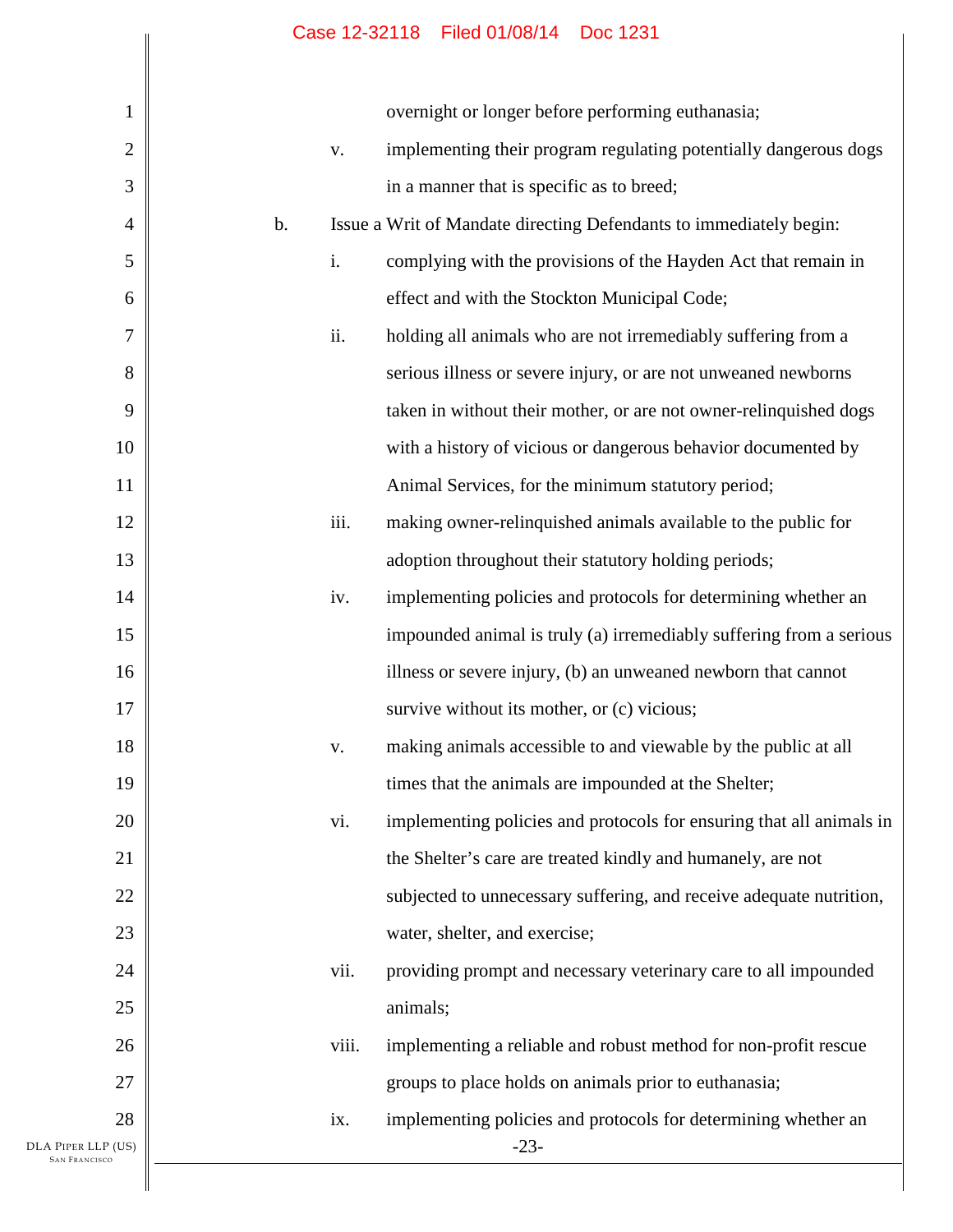| 1                                          | impounded animal is truly (a) unadoptable and unsuitable for                             |
|--------------------------------------------|------------------------------------------------------------------------------------------|
| $\overline{c}$                             | placement, or (b) untreatable to become adoptable;                                       |
| 3                                          | making all adoptable animals residing in the shelter available to the<br>X.              |
| $\overline{4}$                             | public for adoption when they are statutorily eligible to be adopted;                    |
| 5                                          | keeping complete and accurate records on impounded animals as<br>xi.                     |
| 6                                          | required by law, including but not limited to records of veterinary                      |
| 7                                          | care provided;                                                                           |
| 8                                          | xii.<br>providing prompt assistance to members of the public, including                  |
| 9                                          | rescue organizations, inquiring, whether by telephone, in person, or                     |
| 10                                         | by electronic means, about reclaiming or adopting particular                             |
| 11                                         | animals.                                                                                 |
| 12                                         | 2.<br>On the Second Cause of Action:                                                     |
| 13                                         | Issue an order preliminarily and permanently enjoining Defendants from at<br>a.          |
| 14                                         | least the following:                                                                     |
| 15                                         | $\mathbf{i}$ .<br>killing any animal who is not irremediably suffering from a serious    |
| 16                                         | illness or severe injury, an unweaned newborn taken in without its                       |
| 17                                         | mother, or an owner-relinquished dog with a history of vicious or                        |
| 18                                         | dangerous behavior documented by Animal Services, before                                 |
| 19                                         | expiration of the minimum statutory holding period;                                      |
| 20                                         | ii.<br>holding animals in areas of the shelter that are not readily accessible           |
| 21                                         | to the public;                                                                           |
| 22                                         | iii.<br>accepting animals abandoned at veterinary facilities;                            |
| 23                                         | holding unweaned kittens impounded without their mothers<br>iv.                          |
| 24                                         | overnight or longer before performing euthanasia;                                        |
| 25                                         | regulating potentially dangerous dogs in a manner that is specific as<br>V.              |
| 26                                         | to breed;                                                                                |
| 27                                         | Issue an order preliminarily and permanently mandating that Defendants:<br>$\mathbf b$ . |
| 28                                         | i.<br>comply with the provisions of the Hayden Act that remain in effect                 |
| DLA PIPER LLP (US)<br><b>SAN FRANCISCO</b> | $-24-$                                                                                   |
|                                            |                                                                                          |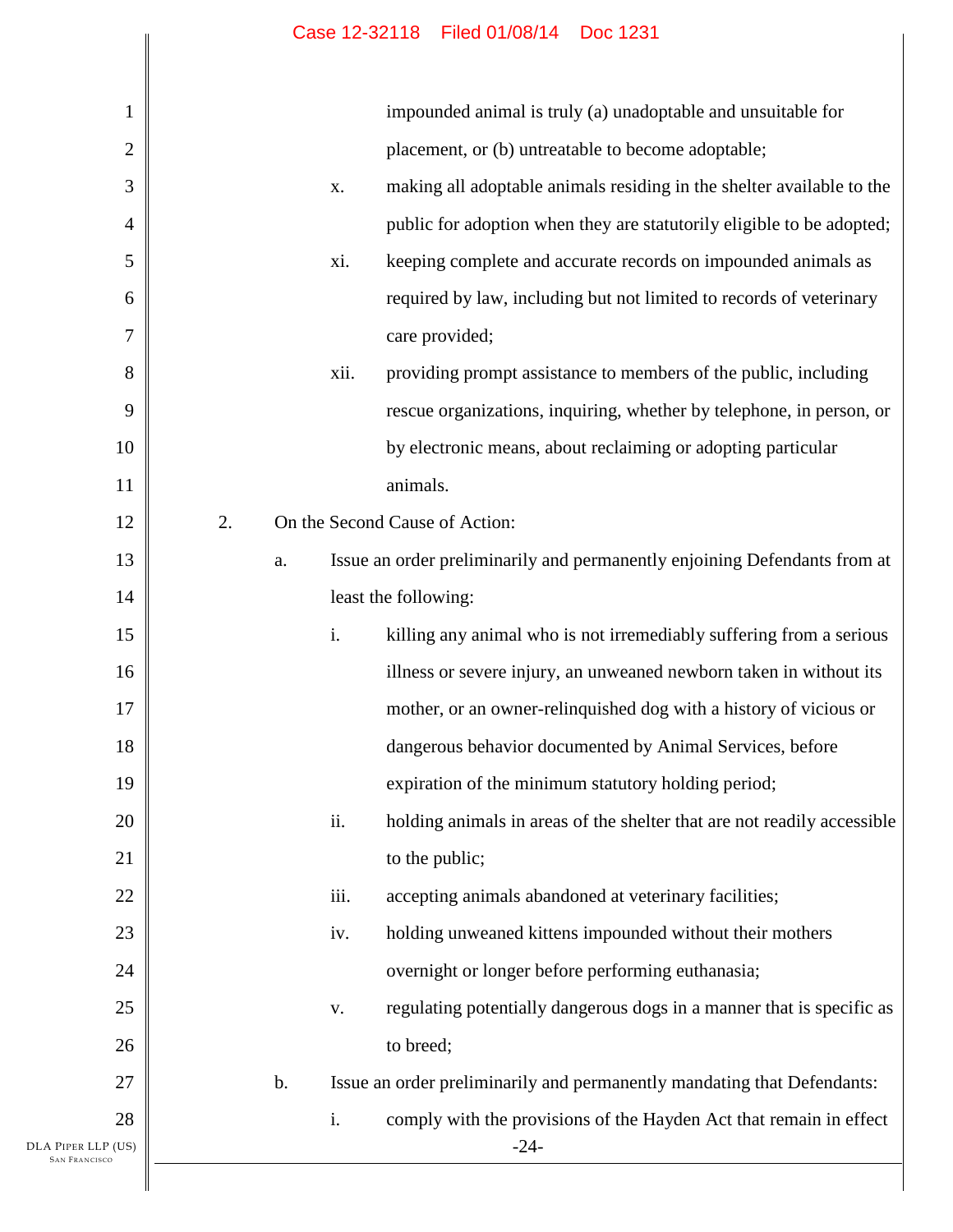and with the Stockton Municipal Code;

| 1                                          |       | and with the Stockton Municipal Code;                                 |
|--------------------------------------------|-------|-----------------------------------------------------------------------|
| $\mathbf{2}$                               | ii.   | hold all animals who are not irremediably suffering from a serious    |
| 3                                          |       | illness or severe injury, or are not unweaned newborns taken in       |
| $\overline{4}$                             |       | without their mother, or are not owner-relinquished dogs with a       |
| 5                                          |       | history of vicious or dangerous behavior documented by Animal         |
| 6                                          |       | Services, for the minimum statutory period;                           |
| $\tau$                                     | iii.  | make owner-relinquished animals available to the public for           |
| 8                                          |       | adoption throughout their statutory holding periods;                  |
| 9                                          | iv.   | implement policies and protocols for determining whether an           |
| 10                                         |       | impounded animal is truly (a) irremediably suffering from a serious   |
| 11                                         |       | illness or severe injury, (b) an unweaned newborn that cannot         |
| 12                                         |       | survive without its mother, or (c) vicious;                           |
| 13                                         | V.    | make animals accessible to and viewable by the public at all times    |
| 14                                         |       | that the animals are impounded at the Shelter;                        |
| 15                                         | vi.   | implement policies and protocols for ensuring that all animals in the |
| 16                                         |       | Shelter's care are treated kindly and humanely, are not subjected to  |
| 17                                         |       | unnecessary suffering, and receive adequate nutrition, water,         |
| 18                                         |       | shelter, and exercise;                                                |
| 19                                         | vii.  | provide prompt and necessary veterinary care to all impounded         |
| 20                                         |       | animals;                                                              |
| 21                                         | viii. | implement a reliable and robust method for non-profit rescue          |
| 22                                         |       | groups to place holds on animals prior to euthanasia;                 |
| 23                                         | ix.   | implement policies and protocols for determining whether an           |
| 24                                         |       | impounded animal is truly (a) unadoptable and unsuitable for          |
| 25                                         |       | placement, or (b) untreatable to become adoptable;                    |
| 26                                         | X.    | make all adoptable animals residing in the shelter available to the   |
| 27                                         |       | public for adoption when they are statutorily eligible to be adopted; |
| 28                                         | xi.   | keep complete and accurate records on impounded animals as            |
| DLA PIPER LLP (US)<br><b>SAN FRANCISCO</b> |       | $-25-$                                                                |
|                                            |       |                                                                       |